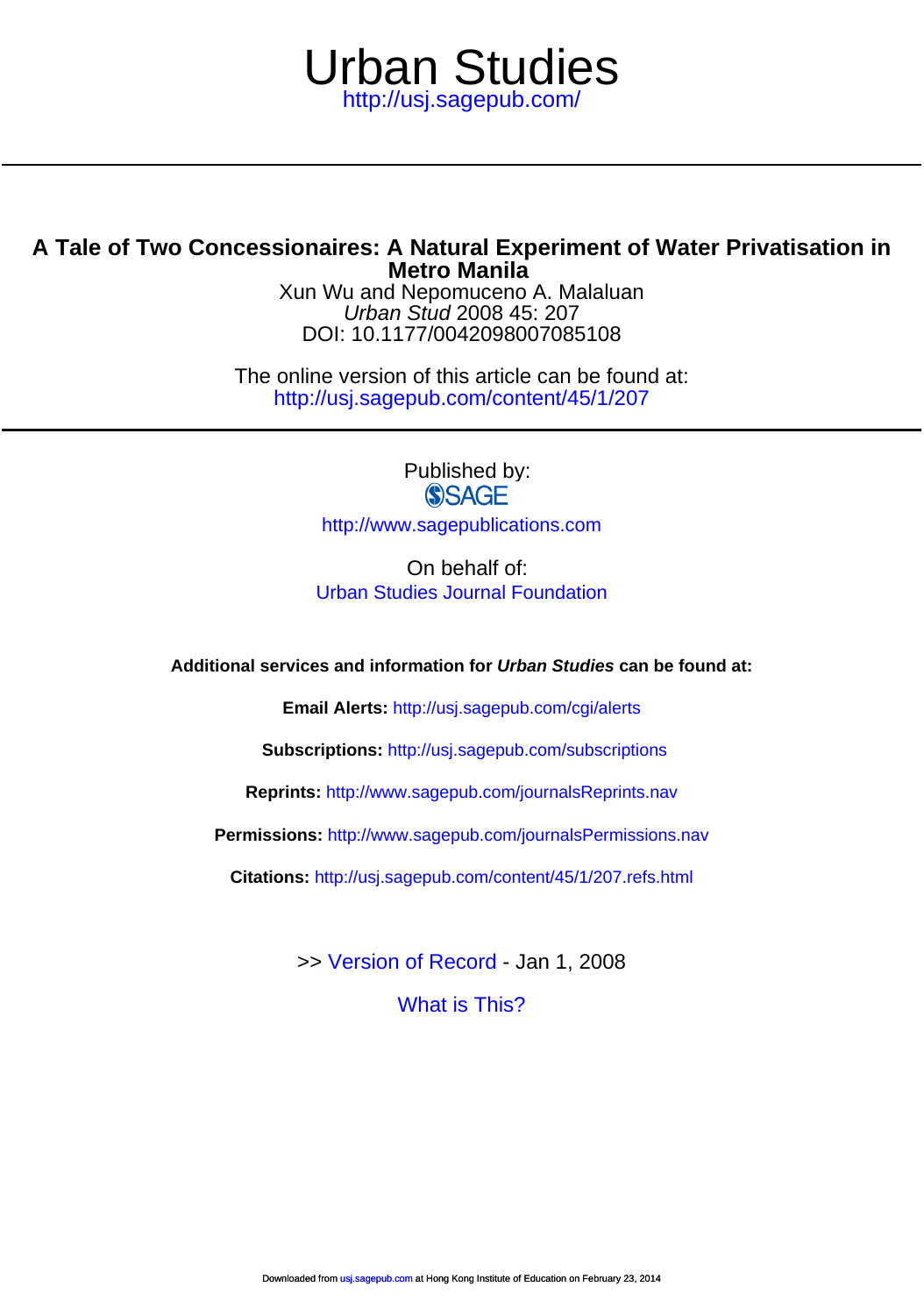# **A Tale of Two Concessionaires: A Natural Experiment of Water Privatisation in Metro Manila**

## **Xun Wu and Nepomuceno A. Malaluan**

*[Paper received in final form, October 2006]*

## **Abstract**

In February 1997, Maynilad Water Services, Inc. and the Manila Water Company, Inc. were awarded concession contracts from Manila's Metropolitan Waterworks and Sewerage System (MWSS) and split between them the service areas in Metro Manila. In the years thereafter, the paths taken by the two concessionaires diverged dramatically: Maynilad became bankrupt and was turned over to MWSS, whereas Manila Water has prospered and is now a listed company in the Philippine Stock Exchange. The co-existence of two concessionaires in the same city offers a rare opportunity to study the role of internal factors in the privatisation of urban water systems because the effects of many important external factors, such as political support, regulatory structure and unforeseen events, are effectively controlled. The findings suggest that corporate governance, financial management and operations management of privatised water utilities are among the most important internal factors that determine success of water privatisation in developing countries.

# **Introduction**

The 1990s saw an unprecedented wave of water privatisation around the world. Public water utilities' failure to expand service coverage and improve service quality prompted municipalities in many developing countries to turn to the private sector for investment capital, technical expertise and

efficiency improvement (Dosi and Easter, 2003). In addition, water privatisation was perceived as a means to end government subsidisation by 'depoliticising' water pricing; public water utilities often priced water and sanitation services at below cost-recovery level, creating enormous financial burdens for governments in developing countries. The political environment during the decade

**Xun Wu** is in the Lee Kuan Yew School of Public Policy, National University of Singapore, 469C Bukit Timah Road, Singapore 259772, Singapore. Fax: 65 6468 6746. E-mail: sppwuxun@nus.edu.sg.

**Nepomuceno A. Malaluan** is with Action for Economic Reforms, 40 Matulungin Street, Central District, Quezon City, 1100 Philippines. Fax: +63 2 426 5626. E-mail: nepo@aer.ph.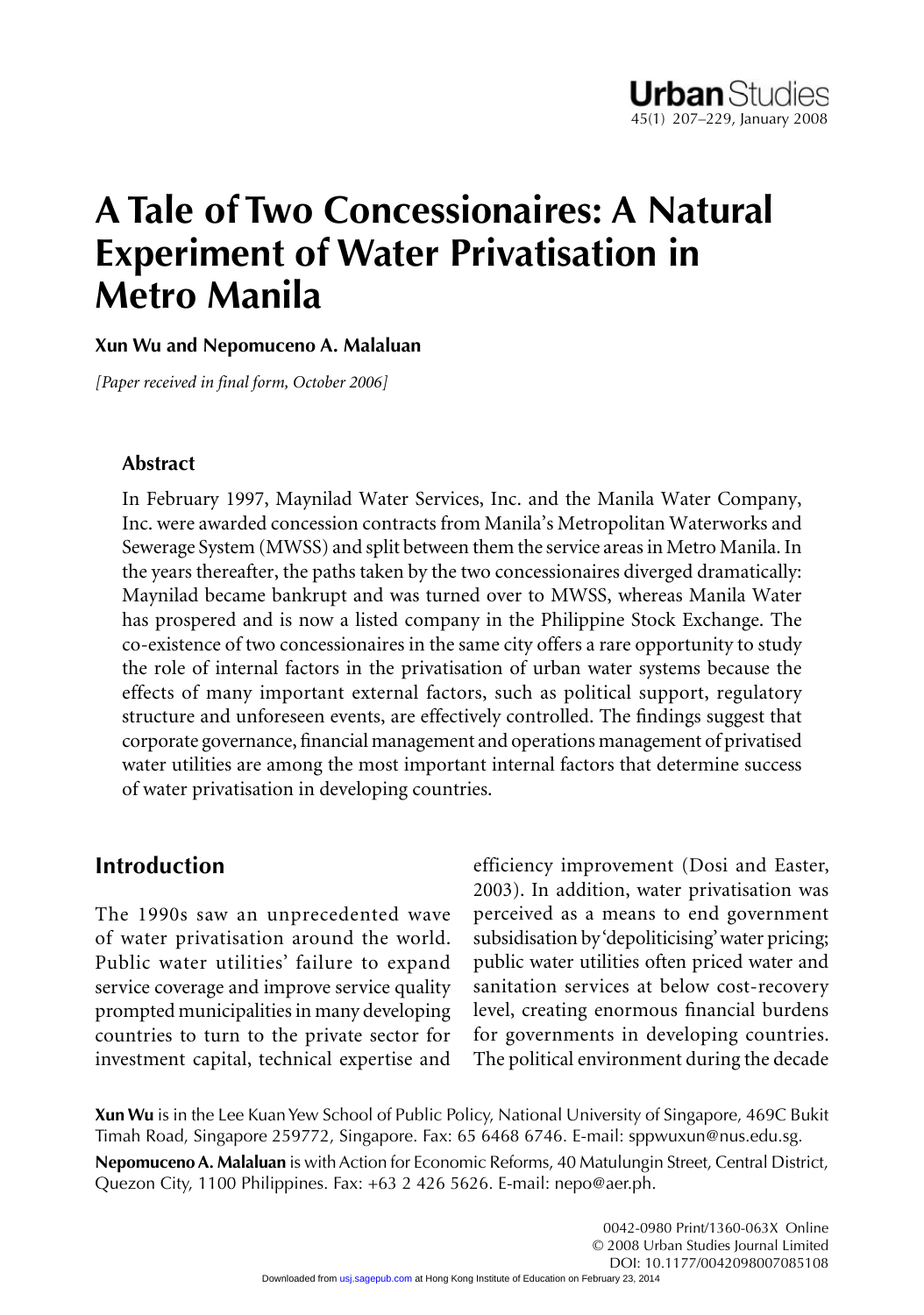was highly favourable to water privatisation as pro-market politicians rose to leadership positions in many countries and international financial institutions were actively promoting market-oriented reforms in the developing world through loans and technical assistance programmes (Hall *et al.*, 2005). By the end of 2000, at least 93 countries had experimented with water privatisation in one form or another (Brubaker, 2001).

The 'exuberant enthusiasm' for the water privatisation, however, was soon subdued by harsh realities marked by renegotiation, termination and cancellation of privatisation contracts and projects. A World Bank database on infrastructure revealed that, by 2002, 75 per cent of contracts for water privatisation in Latin America and the Caribbean had experienced either renegotiation or cancellation (Gómez-Ibáñez *et al.*, 2004). In Asia, the rate of water privatisation has slowed considerably since the Asian financial crisis, as a number of high-profile water privatisation projects have been abandoned or cancelled due to disputes over water tariff increases (Hall *et al.*, 2004).

Some critics have argued that water privatisation is ill-fated because the public benefits of water services are inherently incompatible with the profit motive of the private sector (Estache *et al.*, 2001; Birdsall and Nellis, 2002; Smith and Hanson, 2003). Others have held that water privatisation compromises access to water as a basic human right and that it harms the welfare of the poor (Gleick *et al.*, 2002; Scanlon *et al.*, 2004).

Although arguments against water privatisation have gained currency in recent years, the urgency of the water crises that led to privatisations during the 1990s remains unchanged to the present day: more than 1.1 billion people world-wide lack safe drinking water and 2.4 billion lack adequate sanitation (Kessides, 2004). The situation is especially acute for many rapidly growing small cities in developing countries: more

than half of the residents in these cities do not have water connections (Hewett and Montgomery, 2001). Inadequate urban water supply systems place a greater financial burden on the urban poor, as a disproportionately high percentage of poorer households lack access to piped water (Johnstone *et al.*, 2001; Marvin and Laurie, 1999). Studies have shown that unit costs for water from vendors (who often supply to the urban poor) can be as much as 10 times higher than for water from piped connections (Crane, 1994; Chogull and Chogull, 1996).

The importance of access to safe drinking water to poverty reduction is highlighted by the stated intention of the Millennium Development Goal (MDG) to halve the number of people without safe water access by 2015. Enormous financial resources are needed to reach this ambitious goal; estimates from the World Bank early in the new century indicated that developing countries would need US\$60 billion for the water sector over the next 10 years (Haarmeyer and Coy, 2002). It is clearly unrealistic to expect governments in developing countries to finance this development entirely on their own. Private-sector participation will continue to be among the few options available to municipalities in many developing countries and especially to the increasing number of fast-growing small and medium-sized cities.

Meanwhile, despite the many criticisms levelled at water privatisation, no empirical evidence has emerged to suggest that funding problems are so inherent in the water supply sector as to pose insurmountable barriers to privatisation. In fact, one recent study (Galiani *et al.*, 2005) has shown that water privatisation reduced child mortality by 5–7 per cent in Argentina, with the largest gains in reduction experienced by the poorest population. Although some research has shown that efficiency was not significantly different in private and state-run water oper[ations \(Est](http://usj.sagepub.com/)ache and Rossi, 2002; Kirkpatrick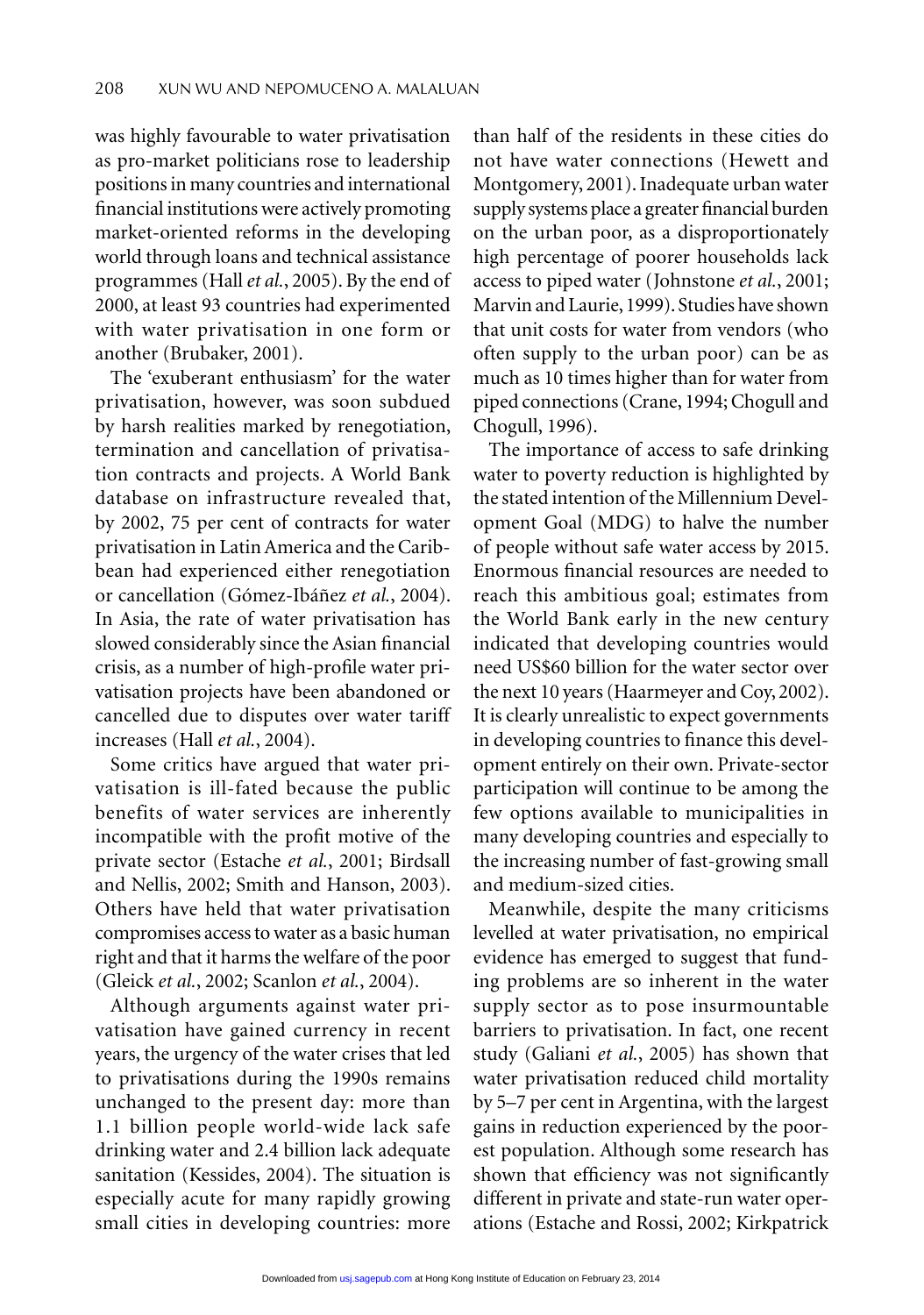*et al.*, 2004), no empirical study has confirmed claims that private water companies are necessarily less efficient than their public counterparts or that water privatisation hurts the urban poor. Given the importance of private-sector participation to the success of global efforts to alleviate inadequate and unsafe water supplies, it is of paramount importance to understand where, when and how water privatisation could be successfully implemented.

The voluminous literature on water privatisation offers little information about the impact of privatised water utilities' management practices on how privatisation has fared in developing countries. Studies of previous water privatisation cases have typically focused on external factors such as political support, institutional structure, design of contract, transparency of bidding process, public perception and impacts of unforeseeable events (Johnstone *et al.*, 2001; Shirley and Menard, 2002). These factors, undoubtedly critical determinants in the success or failure of water privatisation, are nevertheless external conditions in the sense that they are outside the control of privatised water utilities. We argue here that privatisation involves transformation in ownership structure and organisational culture *within* water utilities and that how the transformation is managed at the company level has a direct bearing on the outcome of privatisation.

One plausible explanation for the lack of scholarly work on the impacts of internal factors on water privatisation is that it is methodologically challenging to assess what these internal factors are and how they function. First, it is fairly difficult to disentangle the effects of internal factors from those of external factors, as they are often intermixed and shaped by particular conditions, such that case studies detailing water privatisation in a specific locality cannot usefully generate definite conclusions about the effects of internal factors. Secondly, external factors are often more visible and thus more tractable analytically than internal factors, because it is easier to obtain information on external factors than on internal factors, which may not be readily available in the public domain. Thirdly, statistical tools such as regression analysis may offer only limited insights on internal factors because localised peculiarities can be hard to quantify and to compare meaningfully.

The recent history of water privatisation in Metro Manila presents a unique opportunity as a natural experiment to analyse and compare the effects of internal factors on the success of privatisation efforts in an urban context. When Manila's Metropolitan Waterworks and Sewerage System (MWSS) was privatised in 1997, metropolitan Manila was divided into two zones and concession contracts were accordingly awarded to two companies, Maynilad (West Zone) and Manila Water (East Zone). Because the two concessionaires faced the same external factors for example, political support, institutional structure, contract design, transparency of bidding process and locally shared unforeseen events—the analyst can concentrate on differences in internal factors and study the effects of these differences on the success and failure of water privatisation.

The discussion continues by developing theoretical linkages between water privatisation and three internal factors: corporate governance, financial management and operations management. An overview of the evolution of water privatisation in Metro Manila sets the stage for analysis and comparison of the performance of the two concessionaires after privatisation, in terms of how differences in internal factors have contributed to the different paths that they took and the outcomes they experienced. The final discussion summarises important results of the analysis and addresses their implications for water privatisation policy [and for inn](http://usj.sagepub.com/)ovation in public water utilities.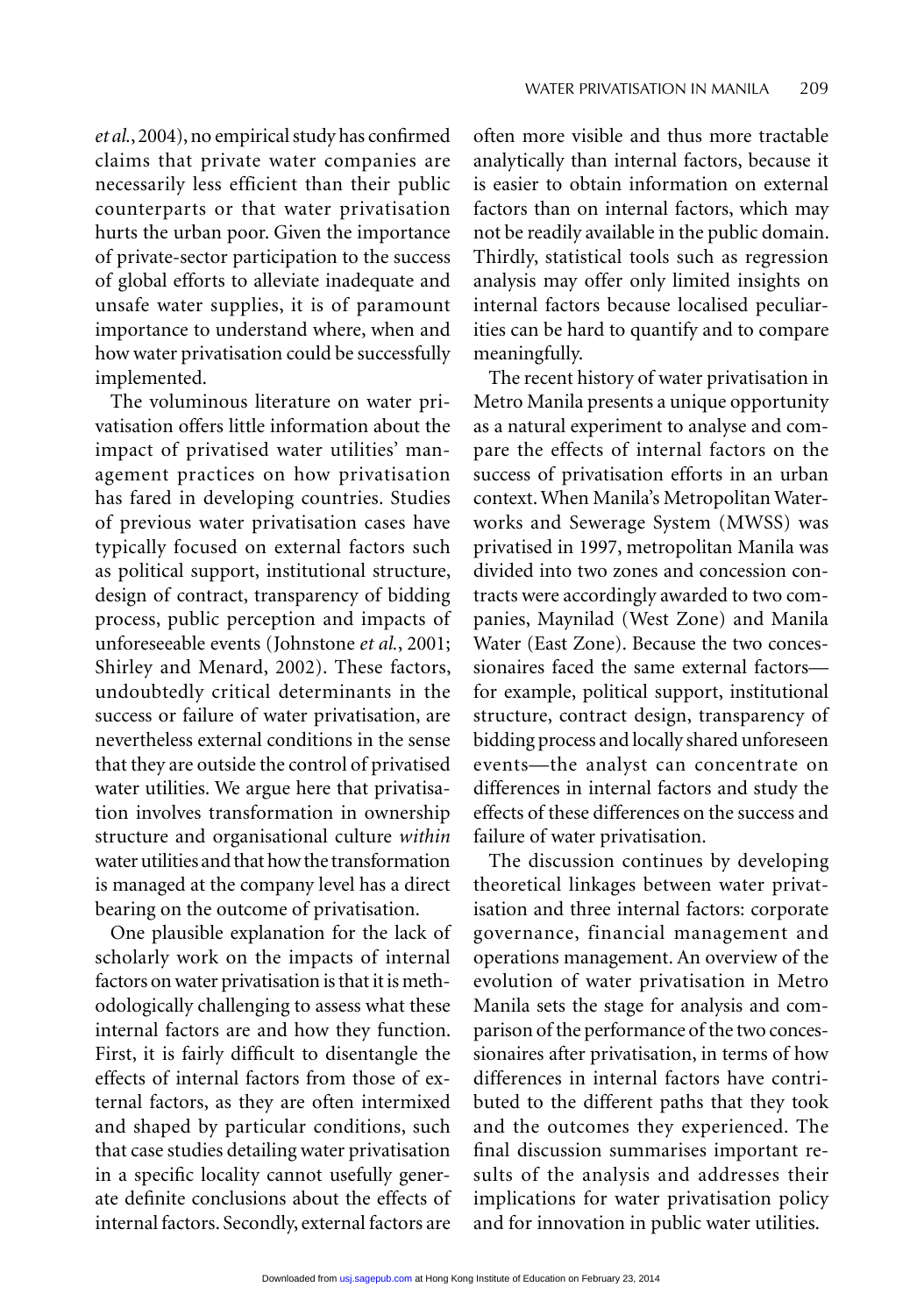# **Internal Factors and Water Privatisation: Theoretical Linkages**

Because privatisation of public services such as water utilities entails complex changes in economic, social and even political structures, the process is unquestionably shaped by various external factors such as political environment and regulatory structures. Yet privatisation also involves transformations in ownership structure, organisational culture and operations management; how such transformations are managed, at the company level, has a direct bearing on the outcome of privatisation. In the present case, some theoretical linkages can be made between internal factors (such as corporate governance, financial management and operations management) and the success of water privatisation.

## **Corporate Governance**

Corporate governance refers to the distribution of rights and responsibilities among different participants in a corporation (the board, managers, shareholders and other stakeholders) and the rules and procedures that have been adopted for making decisions on corporate affairs (OECD, 1999). Three fundamental principles of corporate governance are accountability, transparency and responsibility. Improvements in corporate governance are an important mechanism by which privatisation may enhance performance.

For example, state-owned enterprises (SOEs) often suffer from a principal–agent problem whereby managers cannot be easily held accountable for their actions. Privatised corporate governance offers the prospect of tighter control of employee performance by linking job tenure directly to performance and accountability. Yet experiences in privatisation in recent decades have shown that transfer of ownership cannot guarantee improvement in corporate governance (Dyck, 2001). Nestor (2005) observes that newly privatised companies with a widely dispersed body of owners may fall prey to managerial opportunism—a problem that can become especially pronounced in developing countries where market mechanisms for corporate control have not become well established. In many transition economies, weak corporate governance has been exploited to loot state resources through the privatisation process itself (Black *et al.*, 2000).

Some unique features of water privatisation pose particular challenges to corporate governance. First, because water is perceived as an essential good, privatised water companies are often subjected to close scrutiny from the public, who are likely to expect high standards of corporate governance. Aguas Argentinas SA (AASA), the private water company in Buenos Aires, experienced this firsthand: the company's reluctance to employ competitive bidding in selecting contracts and its refusal to share information about its contractors bred public distrust and growing hostility, not only towards AASA itself but also towards the Argentine government and regulatory agency (Bosman, 2005). Because consumers are such important stakeholders in privatised water utilities, these companies must adopt a broad concept of corporate governance that recognises public satisfaction as a primary goal.

Secondly, the very nature of water supply technology (which involves high fixed capital costs and increasing rate of return) determines that water utilities are natural monopolies whether in governmental or in private hands. Thus market competition as an external mechanism for effective corporate control is almost non-existent in the water sector and regulatory agencies are the arbiter of last resort. However, regulatory agencies often suffer from information asymmetry and their effectiveness may be further reduced by the general weakness in regulatory capacity found [in many d](http://usj.sagepub.com/)eveloping countries.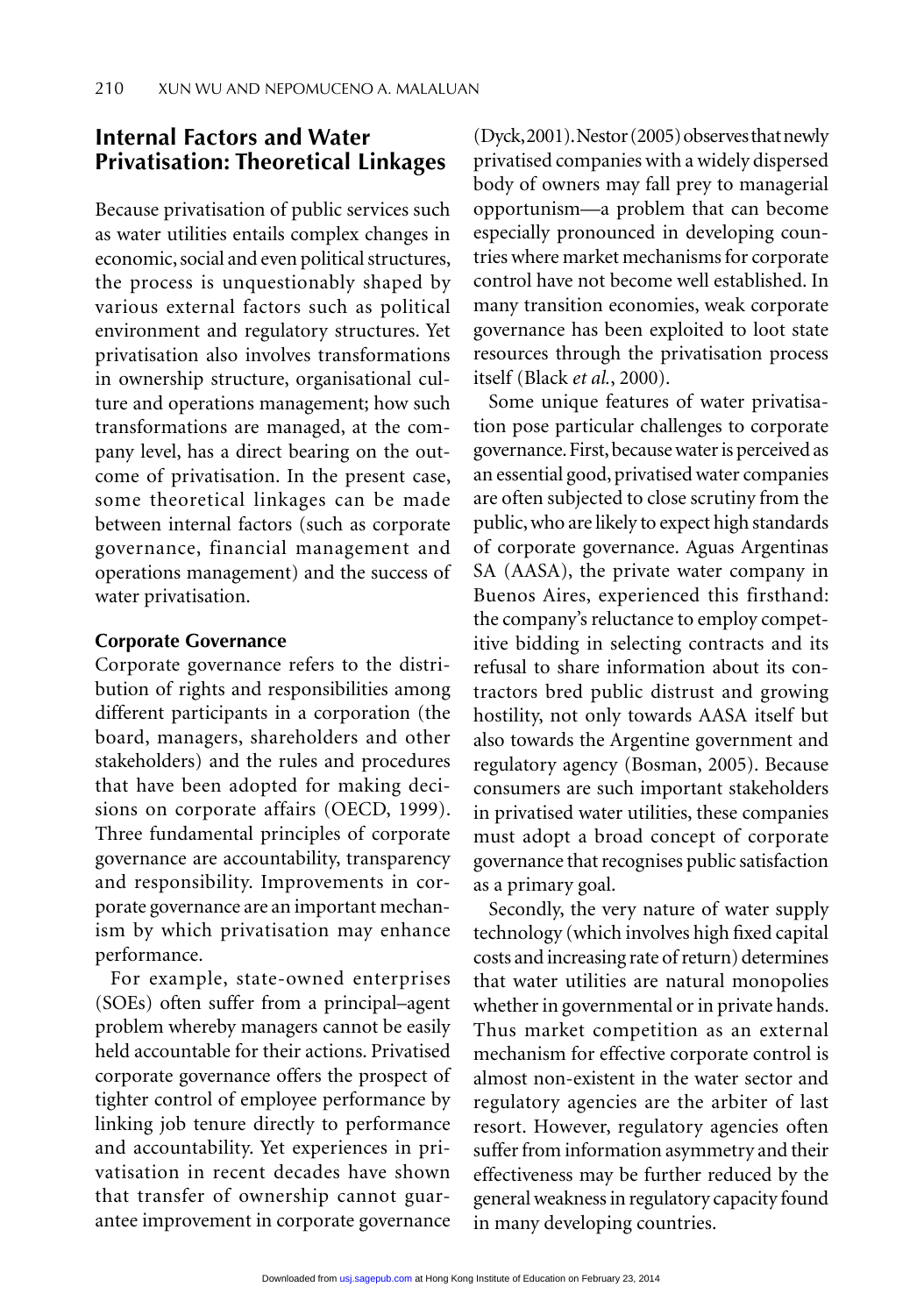Thirdly, because of the substantial financial and human resources needed to operate urban water systems, privatised water utilities are often formed as joint ventures among several partners, typically some combination of domestic and foreign interests. Although a strategic alliance among these different partners is necessitated by political, legal, financial and technical considerations, the potential for conflicts of interest among them cannot be underestimated. Bad corporate governance can quickly lead to internal conflicts that may bring out the worst in all involved (Bamford and Ernst, 2005).

The fourth challenge confronting privatised water utilities is that water privatisation often involves conglomerates that control many subsidiaries through a complex web of pyramiding and cross-holding.<sup>1</sup> Directors within these groups often sit on each other's governing boards. Resulting effects include little independent scrutiny of individual company management and considerably weakened shareholder discipline (Nestor, 2005). Controlling shareholders could potentially expropriate the benefits of minority shareholders and other stakeholders through related-party transactions that are likely to be detrimental to the operations of the privatised water utilities as well as to the public interest.

#### **Financial Management**

A primary consideration for water privatisation in developing countries is the need to attract private investments into the water sector, but these private investments often do not come cheaply. Newly privatised water companies require substantial amounts of capital for settling labour issues as well as for system renovation and expansion, and they must rely heavily on capital markets to finance the deficit. However, because newly privatised companies are not 'known' in financial markets and carry the baggage of past public governance, access to credit is expensive (Ozkaya and Askari, 1999). In many developing countries where a domestic capital market is not well established, the only accessible sources may be foreign, a very expensive option because of the substantial amount of risk involved.

Uncertainty regarding regulatory actions and consumers' sensitivity to tariff increases further heighten the risks involved in water privatisation projects. Haarmeyer and Mody  $(1997)$  describe the evolution of private financing in the water sector as a three-step process. The first step is limited-recourse financing, which is typically expensive because of risks within the sector as well as uncertainties associated with early development stages. The second step is financing through returned earnings, once a stable set of rate-paying customers has been achieved and confidence in the regulatory process has grown. The third step is bond financing, much cheaper than limited-recourse financing but only available for utilities with a track record of stable revenue sources. Privatised water companies might become financially stressed in the early stages of development, not because they fail to achieve efficiency gains but because such gains fall short of covering the expensive limited-recourse financing. Prudent financial management from the outset is thus a key to the success of the water privatisation in developing countries.

In preparing bids for water privatisation, potential bidders may suffer from the socalled winner's curse by underestimating the effects of potential risks such as political risk, currency risk and financial risk. This may improve the prospects of winning concessions, but such bids may become unsustainable when unforeseeable setbacks arise. Water privatisation in Buenos Aires, for example, had been seen as a huge success until, in the wake of the convertibility crisis between 2000 and 2002, the privatised utility found itself heavily indebted but unable to attract fresh [capital to c](http://usj.sagepub.com/)over contractual obligations.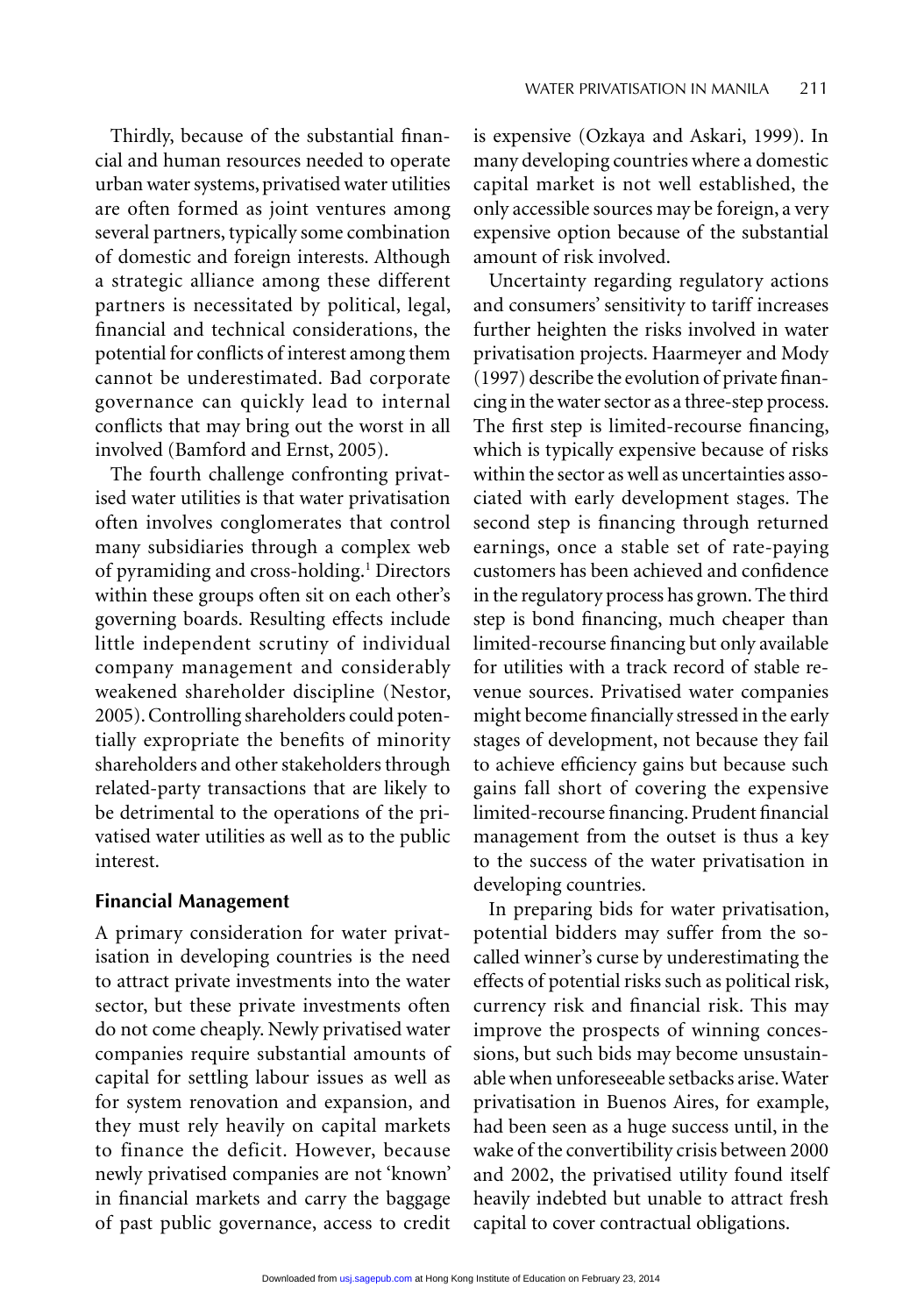### **Operations Management**

Water privatisation involves two crucial activities at which privatised water utilities rarely excel: the transformation of a public utility into a private company and the management of public expectations. Employees in public water utilities, as in other SOEs, are often guaranteed life-long employment and thus are not motivated to improve performance. Developing an efficient incentive system is an essential part of organisational restructuring in newly privatised firms (Ozkaya and Askari, 1999). Employees in the public sector are also often slow in responding to customers' demands because there is almost no competition to supply the services they provide. Concessionaires' ability to build an organisational culture that promotes a commercial, customer-driven working environment is essential to the success of the transformation from public to private water company.

Management of public expectations is of critical importance to a privatised water utility's survival. Because water is perceived as essential good, there is often controversy over whether the private sector is fit to operate the water system. In addition, public water utilities generally keep prices below costs; the expectation usually is that privatisation will not change that. Although this is virtually always an unrealistic notion, how to contend with imperatives for price increases in the face of unrealistic public expectations is a challenging task. A recent World Bank study discovered that most water and sewerage projects that were cancelled had been confronted with conflicts between price increases and difficulties in collecting from consumers (Harris *et al.*, 2003).

Two useful strategies for dispelling opposition to water privatisation are to build corporate legitimacy and to establish strategic alliances. Although concession agreements may contain mandates that privatised water companies must establish their legitimacy as

customer-focused companies commensurate with their private-sector status, such legitimacy could be challenged because of the natural monopoly that characterises water utilities and because of information asymmetry. Privatised water companies can build corporate legitimacy through disclosure to customers and image management (Ogden and Clarke, 2005). In many developing countries, the most likely allies in support of a privatised water utility would be the urban poor who do not have water connections. They often pay several times more than connected residents while suffering from the worst service quality (Johnstone *et al.*, 2001). Privatised water companies can significantly strengthen their corporate legitimacy by aligning their interests with those among the poor who strongly demand coverage for underserved communities.

In the following two sections, we show that water privatisation in Manila offers a rare opportunity as a natural experiment to study the effects of these internal factors on water privatisation.

## **Water Privatisation in Manila**

Comprised of 12 cities and 5 municipalities, Metro Manila has 11 million inhabitants, about 13 per cent of the total population of the Philippines, and is densely populated, with about 16 000 persons per square kilometre. Privatisation of water services was first proposed in the mid 1990s when MWSS, the state-owned water utility responsible for providing water and sanitation for Metro Manila, had become unable to expand coverage adequately to a rapidly growing population. By 1996, MWSS was only able to supply an average of 16 hours of water per day to two-thirds of its coverage population. Its efficiency as measured by non-revenue water  $(NRW)^2$  and number of staff per 1000 connections was the lowest among major [Asian citie](http://usj.sagepub.com/)s (see Table 1).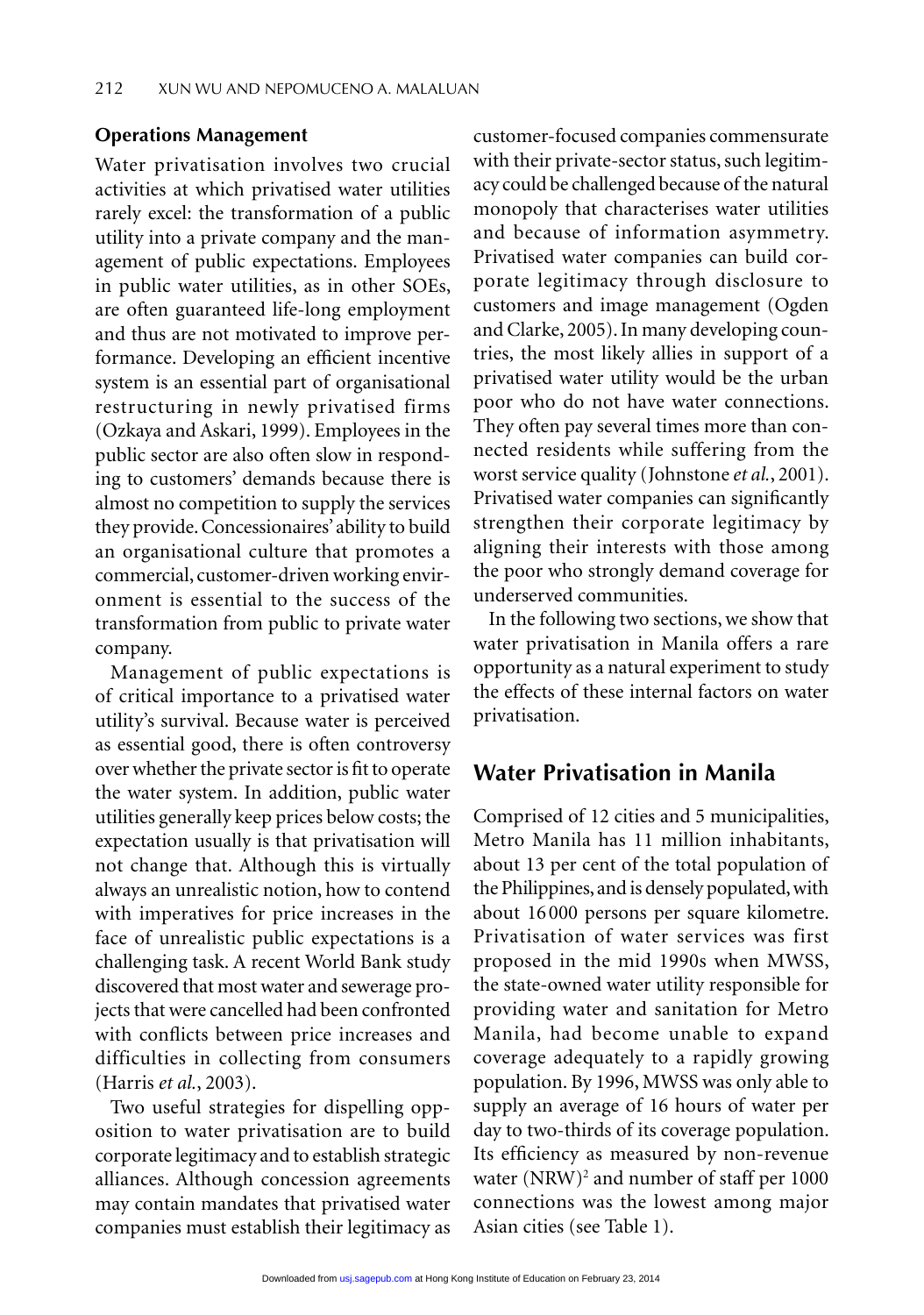| City         | Population<br>(millions) | Water<br>availability<br>(hrs/day) | Water coverage<br>(percentage of<br>population) | Non-revenue<br>water (NRW)<br>(percentage of<br>production) | <i>Staff/1000</i><br>connections |
|--------------|--------------------------|------------------------------------|-------------------------------------------------|-------------------------------------------------------------|----------------------------------|
| Manila       | 10.6                     | 16                                 | 58.7                                            | 63                                                          | 9.8                              |
| Singapore    | 3.0                      | 24                                 | 100                                             | 7                                                           | 2.0                              |
| Hong Kong    | 6.3                      | 24                                 | 100                                             | 36                                                          | 2.8                              |
| Seoul        | 10.6                     | 24                                 | 100                                             | 35                                                          | 2.3                              |
| Kuala Lumpur | 1.4                      | 24                                 | 100                                             | 36                                                          | 1.4                              |
| Bangkok      | 7.3                      | 24                                 | 82                                              | 38                                                          | 4.6                              |

**Table 1.** MWSS service compared with other major Asian cities, 1996

Source: Second Water Utilities Data Bank, Asian and Pacific Region, Asian Development Bank, October 1997.

The urban poor were hurt the most by MWSS's ineffective and inefficient operations. According to a 1995 household survey, poor households that relied on private water vendors paid prices up to 13 times higher than the rates for MWSS household water connections (David and Inocencio, 1998). Furthermore, with water and sanitation services priced below costs, MWSS had to rely on periodic government subsidies to service its debts, placing a heavy financial burden to the government.

Water privatisation thus appeared to be an attractive solution to the looming water crisis. The Ramos administration believed that water privatisation could improve operations efficiency, raise financial resources for water investments and end the need for government subsidies (David, 2001). In 1995 the Water Crisis Act was enacted, giving the president the authority to privatise MWSS within one year. The government wasted no time in laying the groundwork, which was closely patterned on the example of Buenos Aires. The water tariff was increased by 38 per cent in August 1996 in anticipation of pressures for an increase during the process of privatisation; in the meantime, the MWSS labour force was cut by 30 per cent. Both strategies helped to boost private-sector interest in participating in water privatisation (Dumol, 2000).

International financial institutions were closely involved in the privatisation process from the very beginning. In 1995, the Asian Development Bank (ADB) provided a technical assistance (TA) grant amounting to US\$582 000 as a part of its Umiray–Angat Transbasin Project, to assist MWSS in promoting privatisation activities. The International Finance Corporation (IFC) of the World Bank acted as the lead advisor for the design and the implementation of water privatisation.

A critical feature in the design of water privatisation in Manila was that the service areas in Metro Manila were divided into two zones (see Figure 1), which according to the bidding rule could not be operated by a single concessionaire. There were three reasons for the split: it gave regulators more leverage in their negotiations with concessionaires; it provided opportunities for benchmark comparisons between the two zones; and, the arrangement served as a safety valve, such that if one concessionaire got into financial trouble, the other concessionaire could take over (Dumol, 2000).

In January 1997, in what has been known as the world's largest water privatisation deal, competitive bidding was held to privatise MWSS. Four consortia submitted bids for both the East and West Zones. In accordance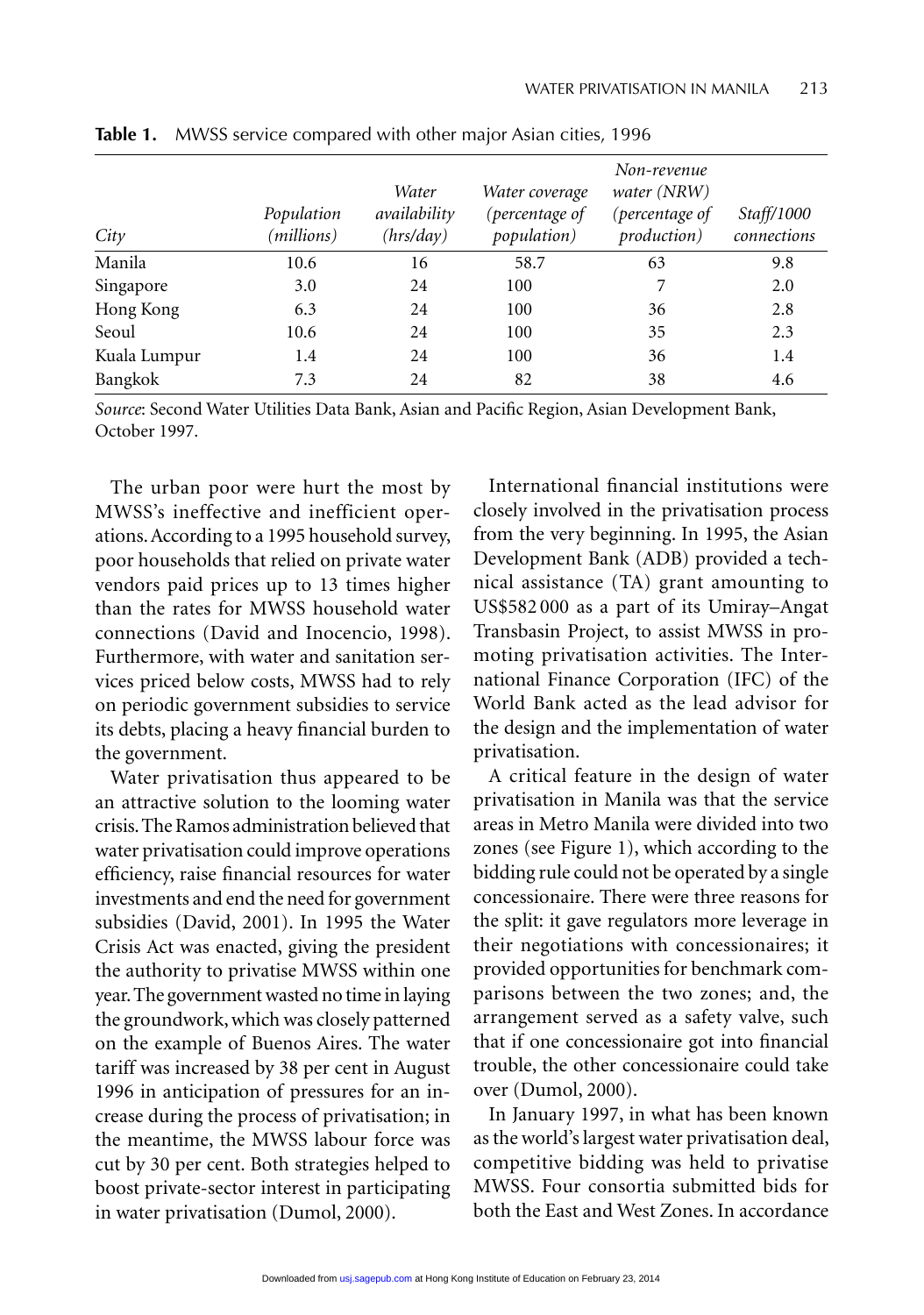

**Figure 1.** Service areas of Maynilad and Manila Water *Source*: MWSS.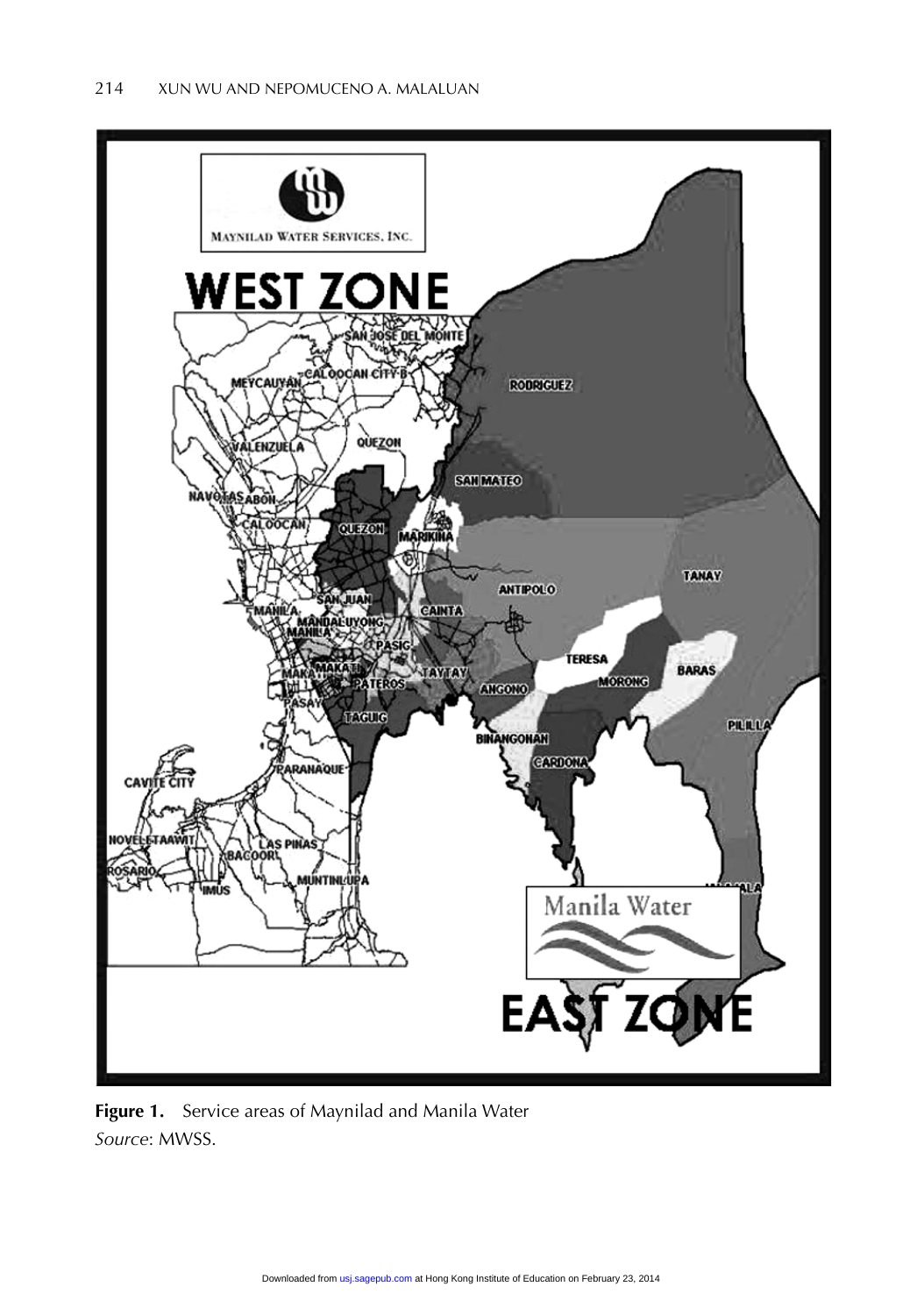with the rules for the bidding, the Maynilad Company, a joint venture by Suez and Benpres Holding (controlled by the Lopez family), was awarded the concession contract for the West Zone; the Manila Water Company, Inc., a joint venture by Ayala, United Utilities and Bechtel, was awarded the East Zone. Both concession contracts were to last 25 years and the targets for improvement in service coverage, water quality, service quality and reduction in NRW were specified in the contracts. The two concessionaires in combination were expected to increase water supply coverage from the then-current 67 per cent level to 85 per cent by 2001 and to 96 per cent by 2006 and beyond. In addition, the two concessionaires were to pay roughly US\$1.2 billion in concession fees<sup>3</sup> over the 25-year period to service the existing debts of MWSS and to finance the operations of the MWSS Regulatory Office, which had been established to oversee the implementation of concession contracts.

The concession contracts also specified tariff adjustment mechanisms. Three grounds were deemed acceptable for rate adjustments: inflation, extraordinary price adjustment (EPA) and rate-rebasing. The concessionaires would be allowed to adjust base rates automatically according to the consumer price index. Tariffs could be adjusted annually to recoup the financial effects of certain events unforeseeable to the concessionaires, such as sharp devaluation and changes in laws and regulations. A rate-rebasing exercise would be conducted every five years so that return on investment, or appropriate discount rate (ADR), would not exceed a fair return. The original intention of rate-rebasing was that the concessionaires would be allowed to reap efficiency gains during the interval of two consecutive rate-rebasing exercises; rate adjustments every five years would ensure that consumers also shared the benefits of the efficiency improvement. Unfortunately, tariff adjustments through rate-rebasing became a major source of tension and controversy soon after privatisation because both the level of ADR and the validation of various assumptions for computing rates of investment were subject to regulatory discretion.

Another critical feature of water privatisation in Manila was the extremely low bids offered by the two winning consortia especially by Manila Water, which proposed a base rate amounting to only one-fourth of MWSS tariffs at the time of bidding (see Table 2). In fact, the bid was so low that officials administering the bidding process had to confirm with Manila Water that it was indeed the water tariff that was meant, and not the discount (Dumol, 2000). The overall impression among the policy-makers was that the generally low bids reflected both the inefficiency in MWSS and the private sector's confidence. In retrospect, although the low bids ensured an easy sell of the concession agreements to water consumers in Metro Manila, they planted the seeds for public outcry about rate increases in the years following the privatisation process.

Two unforeseen events deeply undermined the financial models used by the two winning consortia in the bidding process, making them grossly inaccurate. The first was that just after the concessions were granted, the Angat Reservoir, from which 98 per cent of Manila's water supply is drawn, had experienced an unprecedented drought; the amount of water available to the two concessionaires decreased by 30 per cent. The second was the Asian financial crisis under which currency devaluation almost doubled MWSS's dollar-denominated debt service burden. The financial obligation for the two concessionaires increased accordingly, as the concession agreements had stipulated that MWSS debt service was to be paid for from concession fees.<sup>4</sup> The financial crisis also made it more expensive for the concessionaires to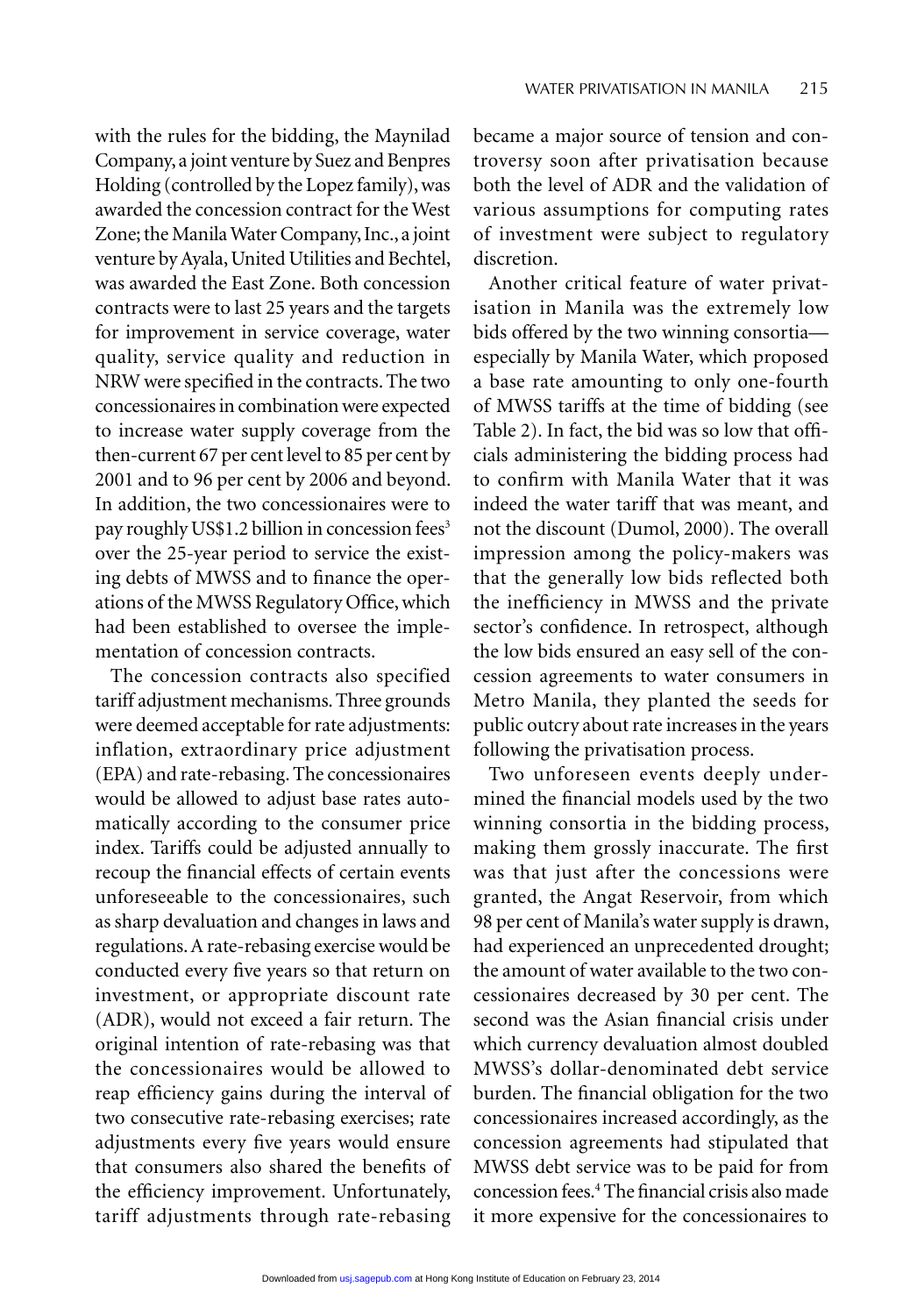access the financial market for their capital investment projects, because of the sudden jump in risk premiums.

| Table 2. |  | Bids received and winning bids |  |  |  |
|----------|--|--------------------------------|--|--|--|
|          |  |                                |  |  |  |
|          |  |                                |  |  |  |

|                                   | Bid         |
|-----------------------------------|-------------|
| Pre-privatisation rate            | 8.56        |
| West zone                         |             |
| Ayala–International Water         | 2.5140      |
| Benpres-Lyonnaise des Eaux        | 4.9688      |
| (Maynilad)                        | Winning bid |
| Aboitiz-Compagnie Générale des    | 4.9941      |
| Eaux                              |             |
| Metro Pacific-Anglian Water       | 5.8738      |
| International                     |             |
| East zone                         |             |
| Ayala–International Water (Manila | 2.3169      |
| Water)                            | Winning bid |
| Aboitiz–Compagnie Générale des    | 5.5209      |
| Eaux                              |             |
| Metro Pacific-Anglian Water       | 5.6638      |
| International                     |             |
| Benpres-Lyonnaise des Eaux        | 6.1275      |
| (Suez)                            |             |
|                                   |             |

Not surprisingly, the low tariffs that were to be achieved through water privatisation proved 'too good to be true' (Fabella, 2006); tariffs began to rise gradually through 2001 and accelerated after October 2001, when a contract amendment was granted by the Regulatory Office (see Table 3). In the public eye and among civil society groups, the government had been perceived as fairly accommodating to the two concessionaires' demands. A foreign currency differential adjustment (FCDA) was granted to allow the concessionaires to recover automatically from the foreign currency losses at an accelerated rate; also, the appropriate discount rate (ADR) was adjusted significantly upwards in the rate-rebasing process held in 2002. In addition to accelerated recovery of foreign currency losses and higher ADR, targets for expansion and NRW were also adjusted downwards in the contract amendment so that the two concessionaires could reduce their capital expenditure requirement in the early years of operation.

*Note*: bids in Php.

**Table 3.** History of tariff rates before and after water privatisation

|                    | Average base tariff |          | Average all-in tariff <sup>a</sup> |          |  |
|--------------------|---------------------|----------|------------------------------------|----------|--|
|                    | Manila Water        | Maynilad | Manila Water                       | Maynilad |  |
| Pre-privatisation  | 8.56                |          | 8.78                               |          |  |
| Post-privatisation |                     |          |                                    |          |  |
| 1997/98            | 2.32                | 4.96     | 4.02                               | 7.21     |  |
| 1999               | 2.61                | 5.80     | 4.37                               | 8.23     |  |
| 2000               | 2.76                | 6.13     | 4.55                               | 8.63     |  |
| 2001               | 2.95                | 6.58     | 4.78                               | 9.17     |  |
| 2002               | 4.51                | 11.39    | 9.37                               | 19.92    |  |
| 2003               | 10.06               | 11.39    | 13.38                              | 19.92    |  |
| 2004               | 10.40               | 11.39    | 14.00                              | 19.92    |  |
| 2005               | 13.95               | 19.72    | 18.55                              | 30.19    |  |
| 2006               | 14.94               | 21.12    | 19.73                              | 32.34    |  |

<sup>a</sup> All-in tariff = base tariff + CERA (currency exchange rate adjustment) + FCDA (foreign currency differential adjustment) + EC (environmental charge) + VAT (value added tax).

*Note*: tariff rates in Php per cubic metre.

*Source*: MWSS Regulatory Office.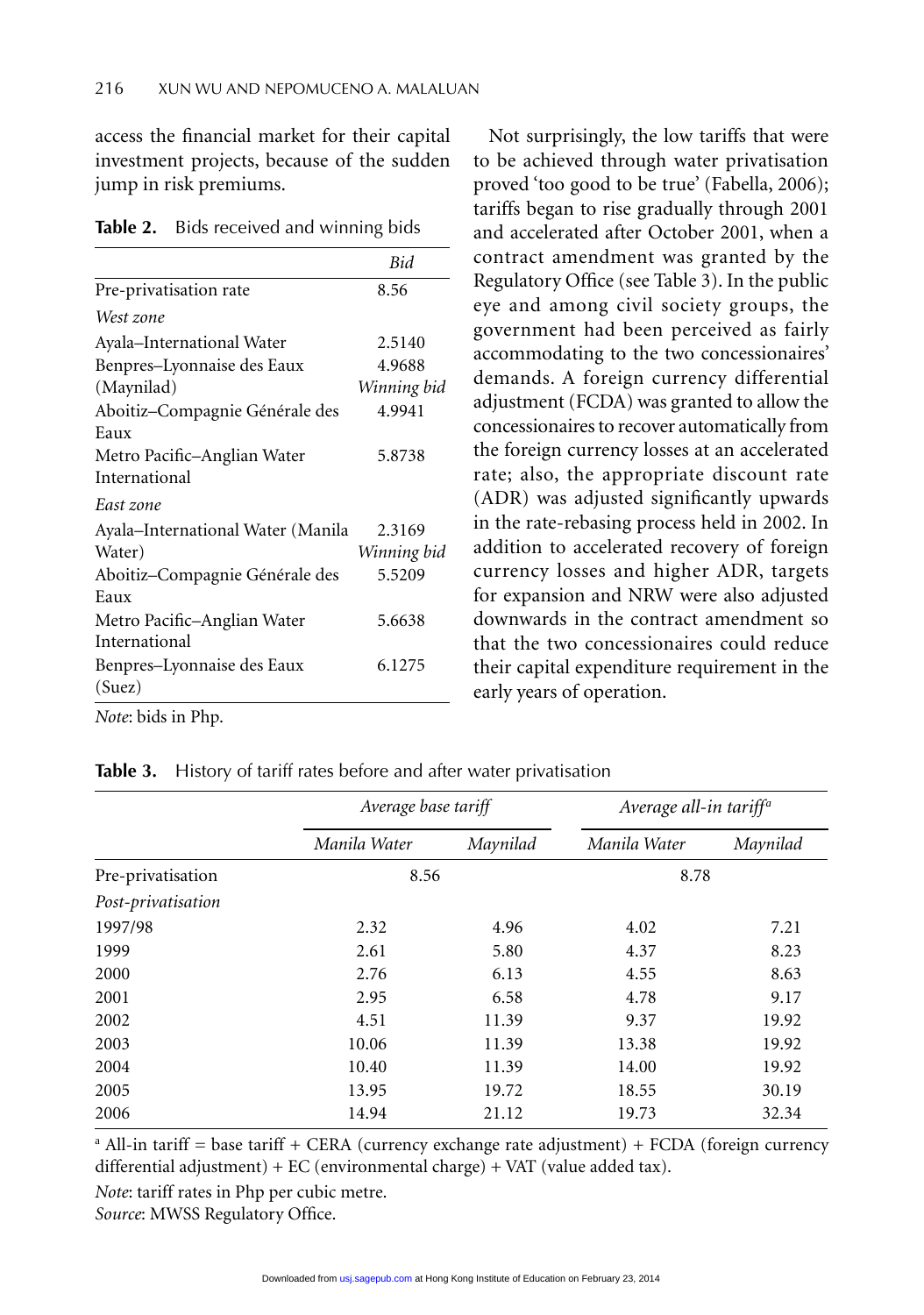These substantial rate increases and lowered targets granted by the Regulatory Office nevertheless failed to prevent Maynilad from descending into bankruptcy in 2003. The firm never made a profit during its eight years in operation. At the start of its concession, Maynilad had targeted a reduction in NRW from 64 per cent in 1997 to 31 per cent in 2001; instead, NRW rose to 69 per cent, and, as a result, the volume of billed water was only half of the target level. Maynilad stopped paying its concession fee in April 2001, despite the numerous rate increases that had allowed it to recover foreign exchange rate losses due to the Asian financial crisis. The unpaid concession fees had accumulated to over Php 6.8 billion by the end of 2003, forcing MWSS to assume short-term loans to service the debts. In December 2002, Maynilad filed a notice of termination of its concession contract, blaming the government for the firm's difficulties in sustaining business in the West Zone and seeking reimbursement of more than US\$303 million that the firm claimed to have invested. Bankruptcy was formally declared in November 2003, after the international arbitration panel ruled in favour of MWSS. Court documents show that Maynilad had accumulated unsecured liabilities of Php 17.4 billion against recoverable assets of only Php 2.4 billion. In 2005, Maynilad was turned over to MWSS under a so-called debt-for-equity exchange, in which Benpres relinquished its shares to MWSS and other creditors in exchange for unpaid concession fees and debts.

Manila Water took a completely different path. Although its bids seemed to be unrealistically low at the outset and even more so in light of the unanticipated events that followed, and although it missed some key targets in the early years after privatisation, the company performed well financially. Its NRW was reduced from 58 per cent in 1997 to 35 per cent in 2005. Remarkably, the company had begun to make a profit by 1999, when water in

the East Zone was selling at a huge discount off the pre-privatisation rate, and it has been profi table ever since. In 2004, Manila Water posted net income of Php 1.335 billion. On 18 March 2005, Manila Water was listed on the Philippine Stock Exchange as the first IPO in the Philippines after the Asian financial crisis.

## **Internal Factors and Water Privatisation in Manila: Maynilad vs Manila Water**

#### **Corporate Governance**

A striking feature of corporate governance in the Philippines is the concentration of economic power in an extremely small number of family conglomerates. The largest family conglomerate controls 17 per cent of the nation's total market capitalisation; the largest 10 families control more than 50 per cent (Wu, 2005). The interlocking nature of corporate control within these conglomerates presents special challenges for discipline in the corporate sector (Saldana, 2001). Two of the three largest of these family conglomerates, Lopez and Ayala, became involved in the water privatisation in Manila. Lopez controlled Maynilad through Benpres Holdings, a publicly listed holding company, and Ayala controlled Manila Water through the Ayala Corporation, another publicly listed pure holding company. Both conglomerates have used pyramiding and cross-holding to control business interests in real estate, banking, construction, telecommunication and electricity production and distribution.

The involvement of multinational water companies in water privatisation in Manila added another dimension of complexity to corporate governance of the two concessionaires. Strategic alliances with multinational water companies were considered key inducements for Lopez and Ayala to participate, as [neither ha](http://usj.sagepub.com/)d technical expertise in operating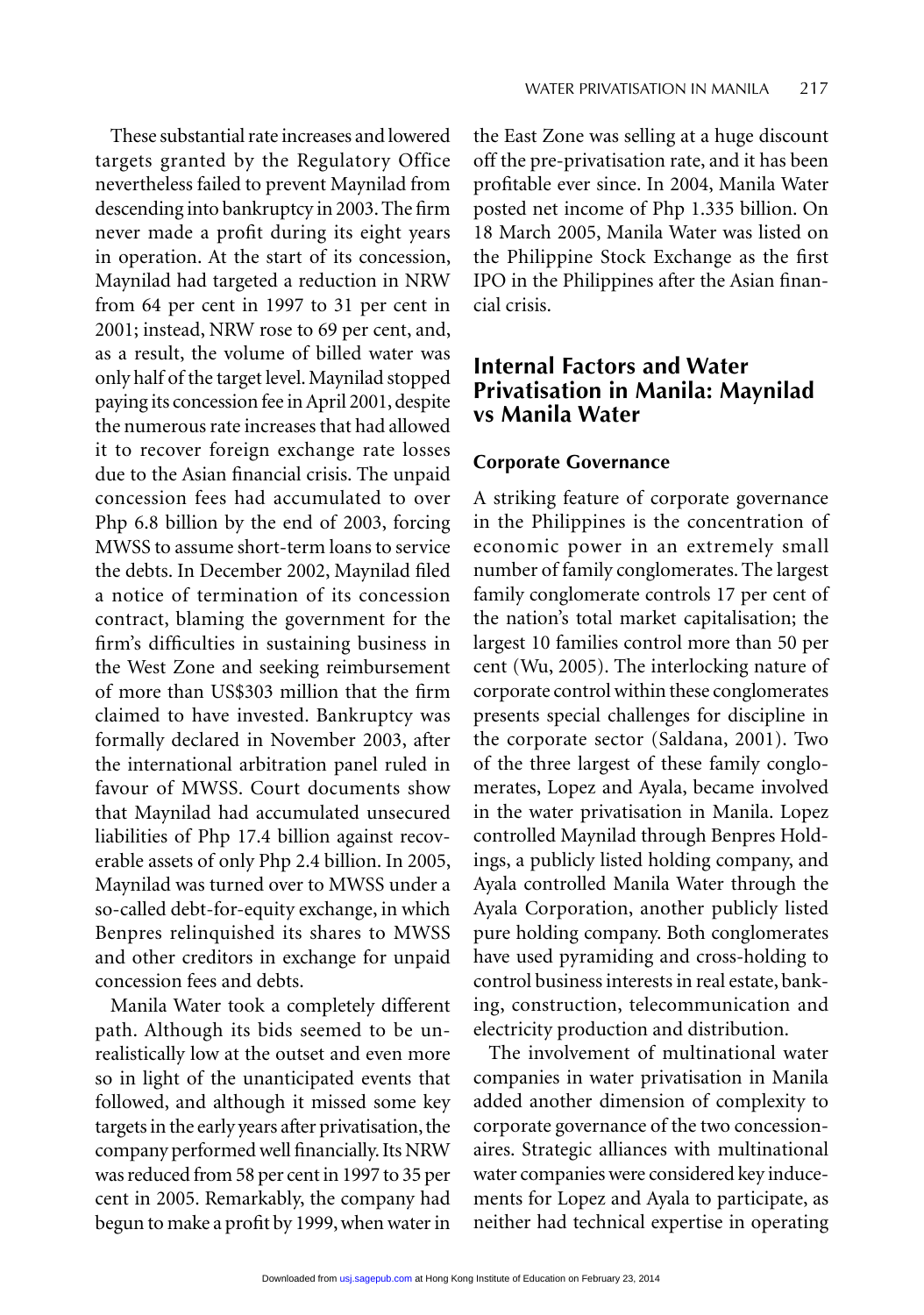urban water systems. The possibility arose, however, that problems might develop from multinational partnerships, owing to differences in management styles and corporate cultures. A more important consideration was that their interests might not always be aligned, especially likely insofar as the participating companies all had other subsidiaries and affiliates whose interests might in turn be affected by operational decisions made by the two concessionaires.

The concessionaires' responses to these challenges differed markedly. In Maynilad, contracts for services and consultancies went largely to Suez and Benpres, as well as to their subsidiaries or affiliates. For example, a management consultancy contract went to Lyonnaise des Eaux Philippines (LDEP), a subsidiary of Suez; a programme management contract went to Safage Consulting and Montgomery Watson, both affiliates of Suez; service contracts went to First Philippine Balfour Beatty and to Philippine Steel Fabricators, Inc., both subsidiaries of First Philippine Holdings Corporation, which is a subsidiary of Benpres Holdings. The size of such contracts was often substantial. For example, in 2001, when Maynilad decided to stop paying its concession fee because of heavy indebtedness, 11 French consultants were reportedly paid Php 168 million, of which Php 110 million was for consultancy services (Santiago, 2002).

Because related-party transactions were shielded from competitive bidding, Maynilad incurred exorbitant costs. For example,

Maynilad's computers were purchased from IBM France, an affiliate of Suez. Compared with Manila Water, the East Zone concessionaire, Maynilad spent, per employee, 80 per cent more on computers (Diokno-Pascual, 2004). Table 4 shows comparatively higher operating costs for Maynilad on almost all categories; the exception, utilities cost, is due to higher pumping requirements for Manila Water's service area. It is especially curious that Maynilad's operating costs (see Table 5), especially nonpersonnel operating costs, actually increased dramatically while its financial woes were worsening; one would expect to see exactly the opposite in a financially distressed company. And related-party transactions led to more than these high operating expenditures: they aggravated tensions between the two partners (Benpres and Suez) that had plagued the water privatisation initiative from the very beginning.<sup>5</sup>

Manila Water, in comparison, has maintained an arm's-length relationship with subsidiaries of Ayala Corporation and other partners in the joint venture. It has outsourced to some 75 contracting companies much of its work for replacing outdated water mains and repairing leaks; only one of those is affiliated with Ayala Corporation. Manila Water's more successful practices in corporate governance certainly have not gone unnoticed: in 2005, *Asiamoney* voted it the best-managed company in the small capital category.

Although a private water company's management determines the quality of its corporate governance practices, the public

|  | Table 4. |  |  |  |  |  | Operating costs, Maynilad and Manila Water, 2000 |
|--|----------|--|--|--|--|--|--------------------------------------------------|
|--|----------|--|--|--|--|--|--------------------------------------------------|

|                                                 | Manila Water | Maynilad |
|-------------------------------------------------|--------------|----------|
| Average annual staff wage (Php)                 | 304673       | 403674   |
| Utilities cost (Php/cubic metre billed)         | 0.37         | 0.15     |
| Services (Php/cubic metre billed)               | 0.23         | 0.26     |
| Chemicals (Php/cubic metre billed)              | 0.13         | 0.17     |
| Materials and supplies (Php/cubic metre billed) | 0.13         | 0.17     |

*Source*: MWSS Regulatory Office.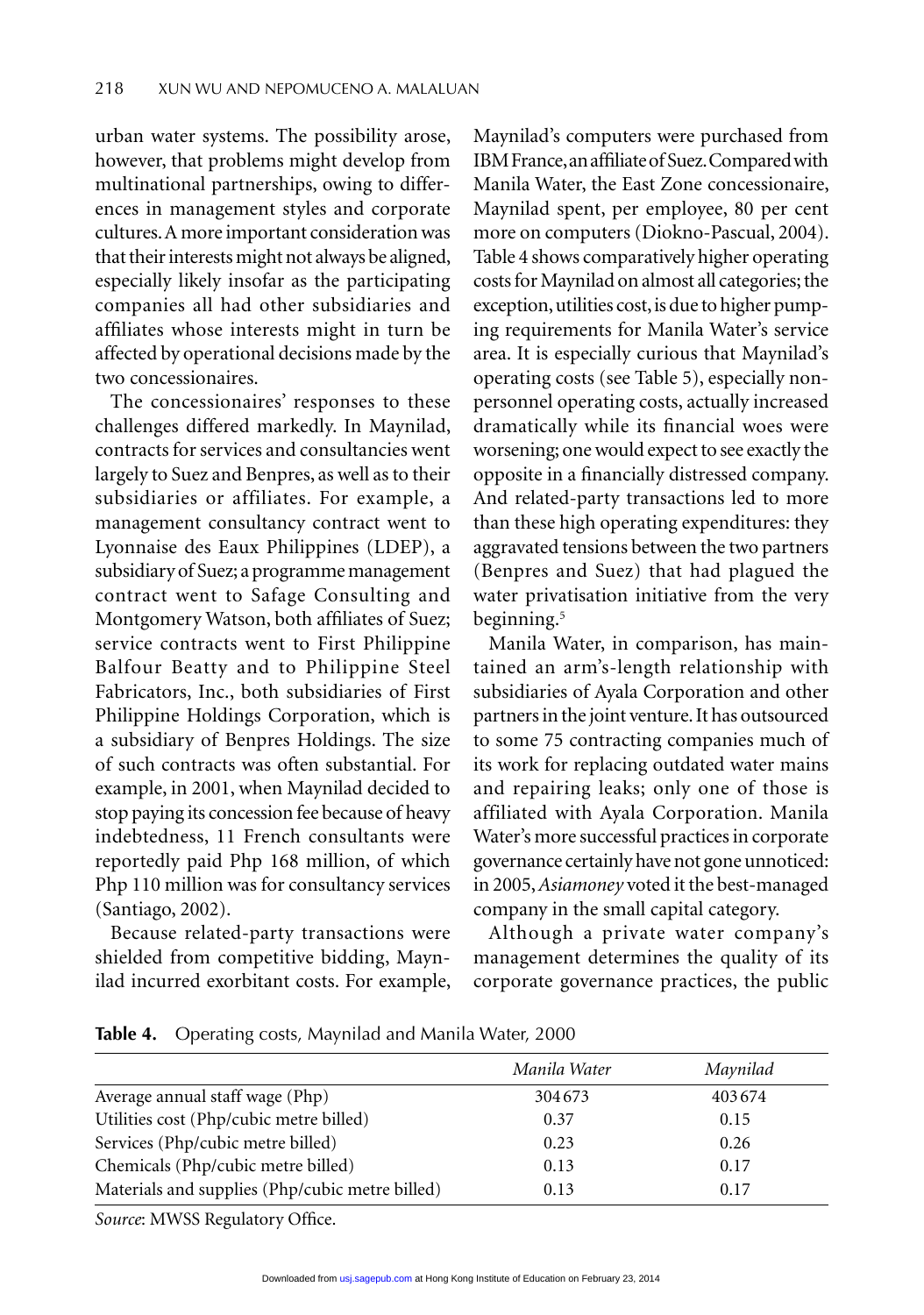|      | $OPEX^a/BWV^b$<br>(Php per cubic metre) |          | Personnel cost/BWV<br>(Php per cubic metre) |      | Non-personnel cost/BWV<br>(Php per cubic metre) |      |
|------|-----------------------------------------|----------|---------------------------------------------|------|-------------------------------------------------|------|
|      | Manila Water                            | Maynilad | Manila Water                                |      | Maynilad Manila Water Maynilad                  |      |
| 1997 | 7.20                                    | 6.43     | 4.10                                        | 4.93 | 3.10                                            | 1.50 |
| 1998 | 6.15                                    | 5.15     | 2.64                                        | 4.79 | 3.50                                            | 2.36 |
| 1999 | 5.12                                    | 7.03     | 2.33                                        | 4.65 | 2.78                                            | 2.38 |
| 2000 | 4.79                                    | 6.70     | 2.17                                        | 4.17 | 2.63                                            | 2.53 |
| 2001 | 4.52                                    | 7.20     | 1.87                                        | 3.48 | 2.65                                            | 3.72 |
| 2002 | 5.06                                    | 9.47     | 2.33                                        | 4.30 | 2.73                                            | 5.17 |

**Table 5.** Comparison of costs in Maynilad and Manila Water

a OPEX: operating expenditure.

b BWV: billed water volume.

*Source*: MWSS regulatory office.

sector has ample opportunities to influence corporate governance practices through the bidding process, regulatory actions and asset ownership. Government officials guiding the bidding process would be wise to pay careful attention to each bidder's corporate governance practices, as these could be an indicator of how that bidder might perform if awarded the contract. Government can also include good corporate governance practices in concession agreements. Mark Dumol, a government official who was extensively involved in the bidding process in Manila, has particularly emphasised the potential of utilising regulatory tools to constrain bad corporate governance practices:

If I can rewrite the privatization rules, I would put in tougher provisions against the shareholder-related companies', especially the foreign partners', making a quick buck from transactions with the local concessionaire company (Landingin, 2003).

In retrospect, benchmark competition established by having two concessionaires seems to have worked from the perspective of the public. Having two concessionaires operating in the same city and subject to the same political environment not only helped the Regulatory Office to overcome the information asymmetry associated with water privatisation (and with weak regulatory capacity as well), it also offered the concessionaires a yardstick for assessing and containing the potential negative impacts of related-party transactions. Perhaps the most important benefit was that the information available through benchmark competition helped to dissipate the public's anxiety in dealing with tariff increases.

### **Financial Management**

The financial models used by the two concessionaires for the bidding in early 1997 were prepared at a time when foreign capital was pouring into the Philippines, begging for investment opportunities. The Asian financial crisis abruptly and completely changed the landscape that the two new concessionaires confronted. Easy credit was no longer available and creditors had become extremely meticulous in the due-diligence process.

Manila Water made some critical adjustments to its financial management in response to the crisis. First, it focused on domestic lenders for capital expenditure by leveraging on Ayala Corporation's good reputation and successfully settled for smallsize loans from several local banks, starting at a level of about US\$20 million in 1998 and gradually increasing in cumulative levels to US\$25 million in 1999, US\$55 million in [2000 and](http://usj.sagepub.com/) US\$67 million in 2001. Secondly,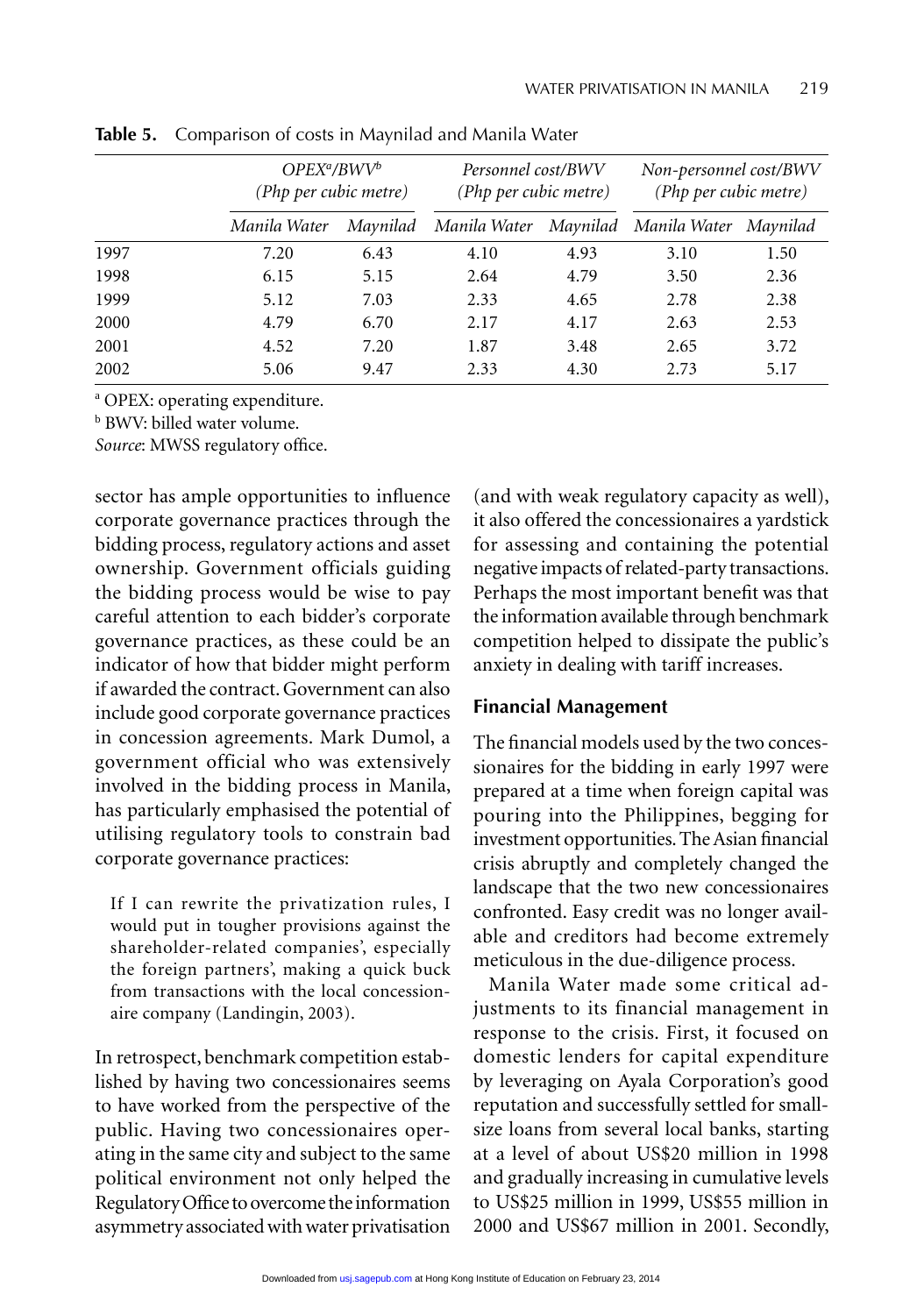it slowed down its capital expenditure considerably as compared with the original bids. Although this resulted in Manila Water's failure to achieve some goals in the early years, the slowdown may have been a sensible strategy for protecting the company against substantial financial risk before it could use less expensive means of financing. Thirdly, Manila Water targeted the areas that were most likely to produce financial improvements with a limited amount of capital expenditure, such as innovative approaches in reducing NRW.

Manila Water's cautious approach to financial management paid off. It is remarkable that the company was able to make a profit as early as 1999, when the water in East Zone was still selling at a significant discount compared with the pre-privatisation level. Small but well-targeted capital expenditure right after privatisation allowed the company to solidify its bottom line, enabling it to secure less expensive financing later on. Manila Water's capital expenditure has increased significantly since 2002 (Figure 2), which should help it to achieve its targeting in the years to come.

The same prudence in financial management is not evident in the case of Maynilad. It focused on immediately securing a huge US\$350 million term loan from the Asian Development Bank, European Investment Bank and a syndicate of foreign commercial banks with the participation of COFAGE as political risk insurer, for its capital expenditure projects. This strategy failed as the huge borrowing proved to be very difficult to close. The prospective long-term lenders set stringent conditions and only initially agreed to a US\$100 million bridge loan.

While this should have allowed the company to make strategic capital investments to improve financial performance, the anticipated opportunities never materialised. Despite substantial capital expenditure, Maynilad was very slow to attend to some critical aspects in



**Figure 2.** Capital expenditures, Manila Water and Maynilad **Source: MWSS Regulatory Office.**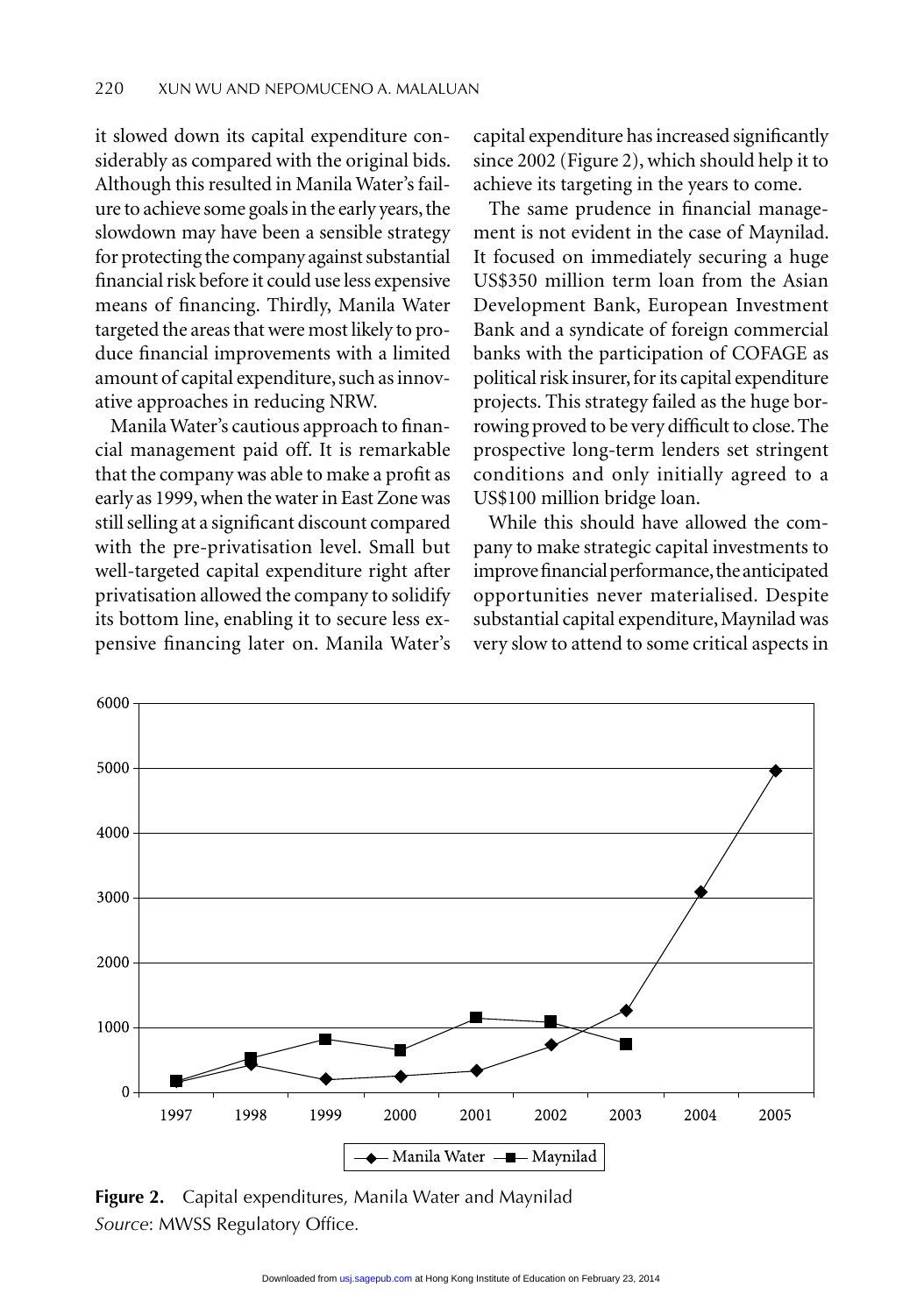improving its financial standing. For example, until 2004 Maynilad did not have a database that could provide area-specific estimates of water losses due to theft versus losses due mainly to the bad state of pipes and inefficient metering (Esguerra, 2006). In the meantime, the negotiation for the full-term loan became protracted and the large capital investment without resulting operational efficiencies led to more accumulated financial losses that eventually bankrupted the company. In March 2003, Maynilad defaulted on its payment of the bridge loan and closure of the term loan has inevitably fallen through.

#### **Operations Management**

The two concessionaires jointly inherited a highly centralised organisational structure that retained some of the common characteristics of state-owned utility companies in many developing countries. Most MWSS employees were accustomed to a system that was rule-based and procedure-driven. Consequently, they performed their jobs with little concern for effectiveness and efficiency (Beer and Weldon, 2000a). To overcome the difficulties of transforming a public utility into a customer-driven private water company, Manila Water developed strategies centring on a few core objectives: to build a corporate culture focused on honesty, effective performance and customer service; to create a new organisational structure with a clear chain of responsibility through decentralised decision-making; to alter work procedures towards better communication and co-operation; and, to establish a reward system aligning pay with responsibility and results (Beer and Weldon, 2000b).

A hallmark of Manila Water's approach to these objectives was its effort to instill trust and confidence in former MWSS employees, which was backed with sufficient retraining and support. Instead of treating former MWSS employees as a collateral liability in securing the concession contract,

Manila Water management viewed them as invaluable and indispensable resources for building a strong new company. Rather than relying on imported talent, Manila Water sent these veteran employees abroad for training and exposure to relevant operational environments (Chotrani, 1999). Similarly, the company's middle and senior management positions were mostly staffed by former MWSS employees, with only a very few top positions filled by representatives seconded from Ayala and its foreign partners. The employee-retention strategy took hold: more than 5 years after privatisation, 95 per cent of Manila Water personnel were former MWSS employees (UTCE and Japan PFI Association, 2004).

Manila Water also adopted several innovative approaches in operations management to target NRW. Although improved corporate governance practices and prudent financial management helped to control operating costs and capital expenses, a key to the company's financial success was its persistent effort towards reducing NRW, which has directly contributed to the revenue increase. Within less than a decade of privatisation, Manila Water reduced NRW significantly, from 58 per cent to 35 per cent of former levels, whereas in the West Zone NRW increased from 64 per cent to 69 per cent (see Figure 3). This dramatic success was mainly due to two innovations in its operations management: territory management and the Water for the Community programme.

Territory management, a part of Manila Water's management decentralisation initiative, partitioned its service areas in the East Zone into smaller and more manageable clearly defined territories. The East Zone was divided into seven business areas, which were in turn sub-divided into a total of 43 operational districts, termed demand monitory zones (DMZs). Each DMZ had approximately 10 000 water connections and was sub-divided [into severa](http://usj.sagepub.com/)l district metering areas (DMAs),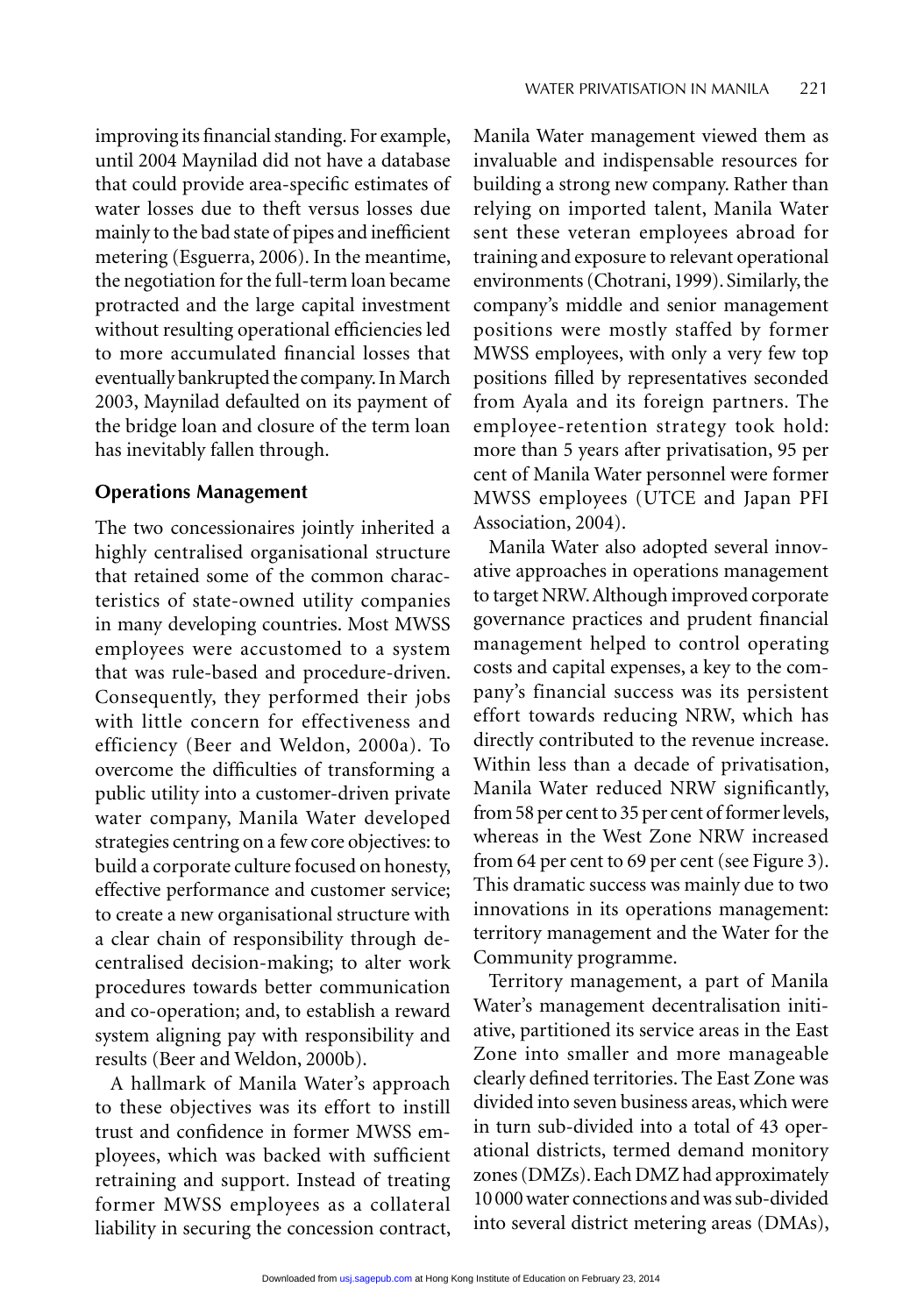

**Figure 3.** Non-revenue water (NRW), Manila Water and Maynilad Source: MWSS Regulatory Office.

each servicing 500–1000 connections. Each DMA was to be managed by a territory team consisting of a territory business manager, DMA officers, meter consumption analysts, site officers and service providers. The territory teams would be responsible for customer services, monitoring and control of NRW, and new service development; they also were empowered to make decisions pertaining to their customers' water and wastewater needs, funding and implementation. Because of this clear tiered division of responsibilities, evaluation and compensation of employees and managers could be geared to quality of performance. One improvement resulting from this structure was quicker response to customer demand. Within a few years of its inauguration, the average time to repair leaks was reduced to 4 days in Manila Water's East Zone (compared with 11 days in Maynilad's West Zone) and 97 per cent of customer service complaints were communicated and resolved within 10 days (UTCE and Japan PFI Association, 2004). The territory management system remains in operation today.

The Water for the Community programme (Tubig Para sa Barangay), begun in 1997, focused on extending water supply services to areas containing numerous clusters of lowerincome families. Under this programme, several households (typically two to five) can share one connection and thus split its cost of consumption among them. Where such an arrangement is not feasible, one bulk connection is provided to the whole community (up to 100 or more households) and costs of connections are shared by all. By 2005, more than 500 projects in the East Zone had been completed under the programme, benefiting approximately 850 000 people in poor communities (Manila Water, 2005). A unique feature of the initiative is that it brings water only to the edge of a community, next to a main road, where shared meters for a group of households, or the entire community's bulk meter, can be positioned (see Figure 4). Water is then billed at the volume passing through these meters at the community entry point; it is the responsibility of the community to [distribute t](http://usj.sagepub.com/)he water from thence to individual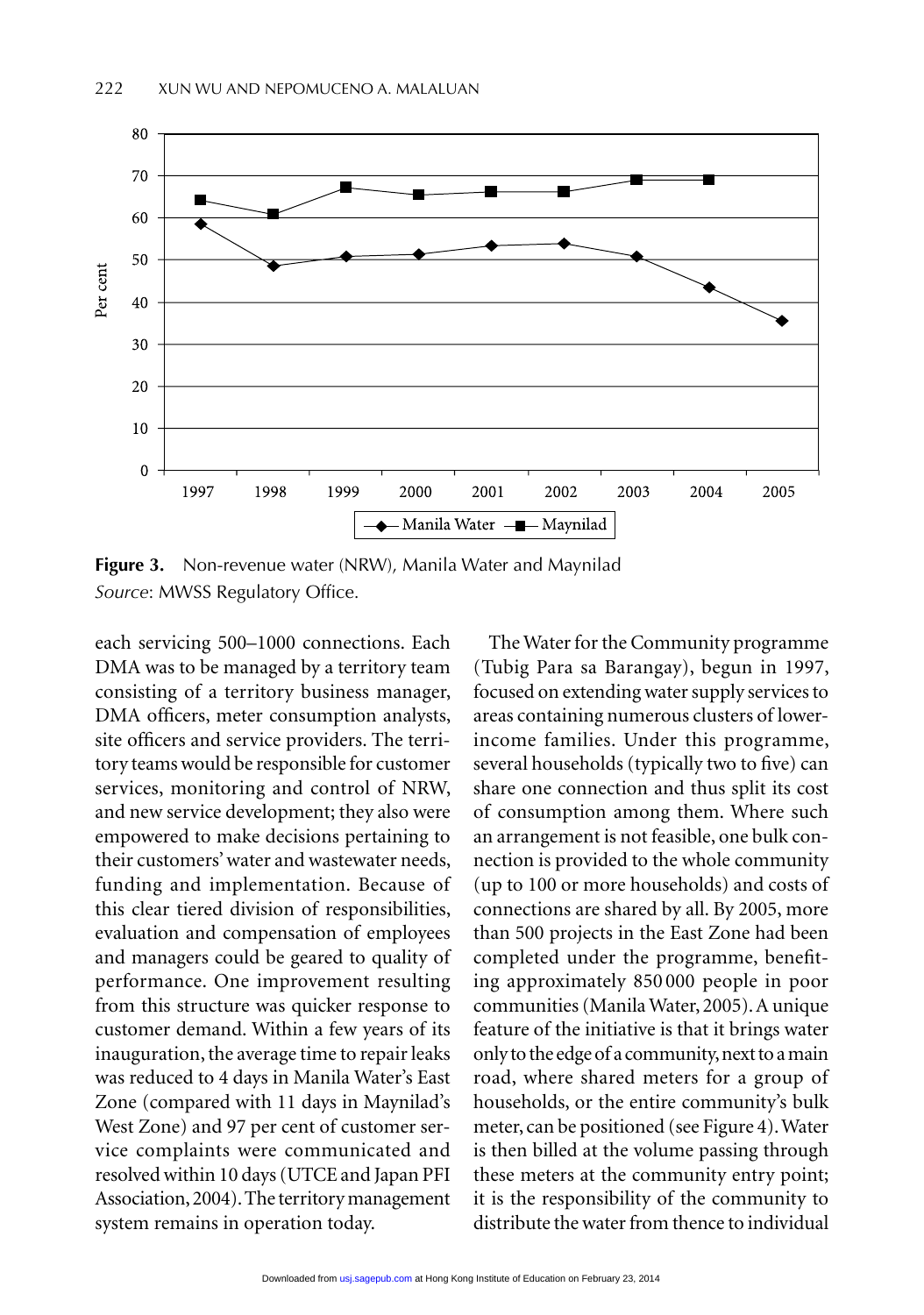

**Figure 4.** Service expansion model for the Water for the Community programme at Manila Water *Source*: UTCE and Japan PFI Association (2004).

households and to protect against leakage and illegal connections. Manila Water's service connections under Tubig Para sa Barangay have effectively imposed a zero-NRW rule in areas plagued in the past with rampant illegal connections.

Given that private water companies often encounter political opposition to privatisation in general and to tariff increases in particular, the Water for the Community programme helps Manila Water to build legitimacy. Because the company has been able to provide water services to poor communities that the public water utility had failed to reach, these communities have become political allies in the company's efforts to reduce opposition to water privatisation. The Water for the Community programme also makes business and financial sense for the company. Because Manila Water in effect imposes a zero-NRW rule on projects under the programme, it has actually helped to reduce overall NRW by minimising illegal connections, leaks and water contamination in areas where these problems are the most severe. The programme has also played an important role in attracting support, in the form of low-interest loans or equity investments, from international

organisations and foreign government donor organisations concerned with supplying water to the poor.<sup>6</sup> The success of the Water for the Community programme suggests that public benefits and private-sector profit motives may not be inherently incompatible in water privatisation. Perhaps the most remarkable aspect of this achievement is that projects targeted at water supply for the poor were not specified in the 1997 concession contracts.

The situation was completely different at Maynilad. A large number of employees from Benpres Holdings and its subsidiaries were transferred to Maynilad, most of them with no experience in the water sector; incomers from Suez took up most of the new company's management positions. Former MWSS employees felt they were being treated as second-class citizens in the new company and morale sank.<sup>7</sup> The company did not invest as much as needed to upgrade its employees' capabilities; in its first years of operation, annual expenditure on such training averaged only Php 1500 (about US\$30) per employee (UTCE and Japan PFI Association, 2004). The mentality, mindset and behaviour of former MWSS employees who had remained with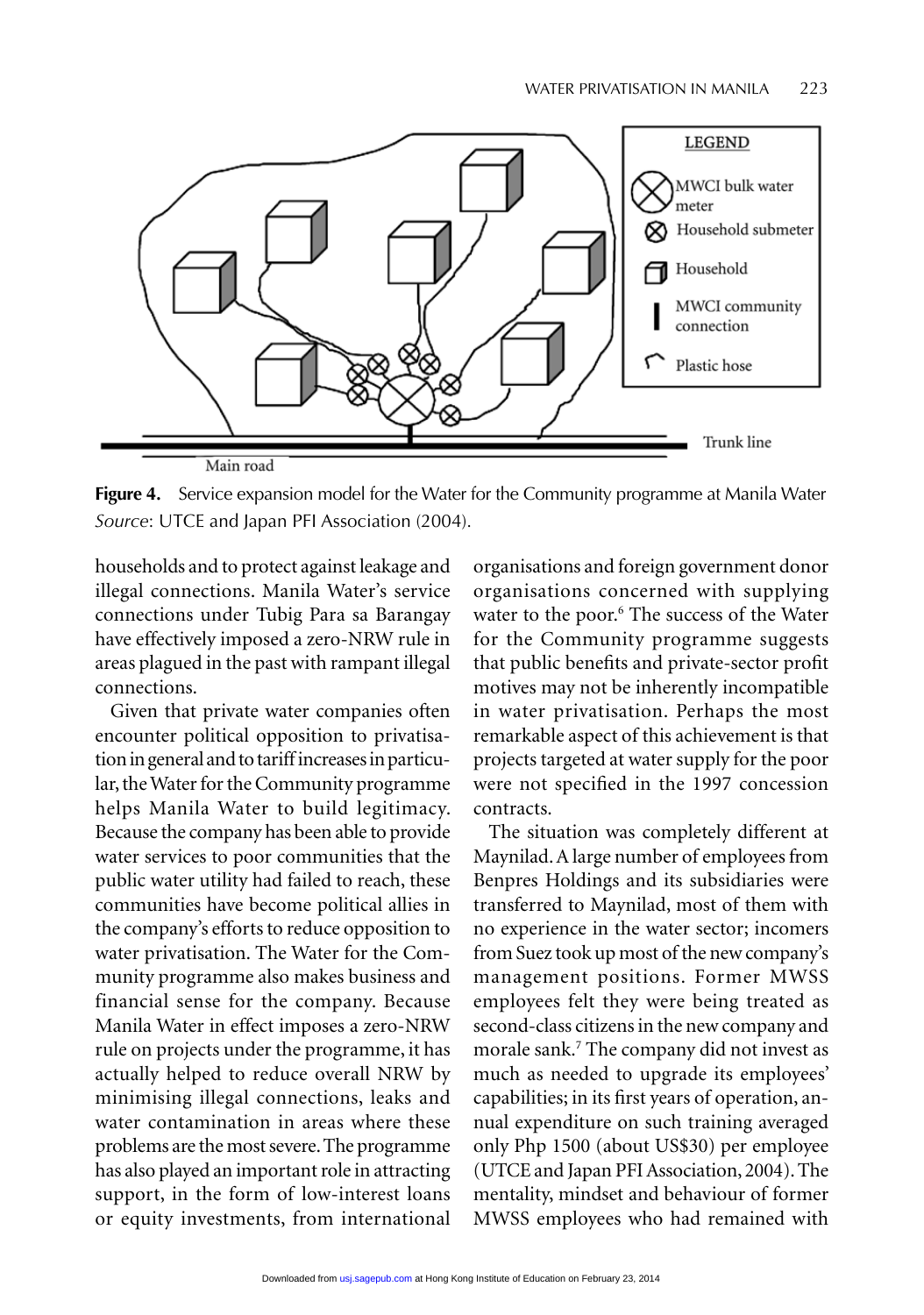the company had scarcely changed from preprivatisation days.<sup>8</sup>

Ironically, the idea of territory management had been initiated by employees at Maynilad right after the privatisation,<sup>9</sup> but the company had passed over this option in favour of a system-wide approach to dealing with NRW problems.<sup>10</sup> It did not, however, promptly inaugurate a centralised monitoring plan for pinpointing leaks in the system: the first reliable and consolidated report on leakage was not introduced until 2000 (UTCE and Japan PFI Association, 2004), although billions had already been deployed in capital expenditures for laying new pipes.

Maynilad also created a programme for supplying the poor, a Water for the Community programme (Bayan Tubig). Its expansion model was more 'generous' than Manila Water's: families usually received individual connections, with meters near their houses (see Figure 5). This arrangement left the lines exposed, so that unconnected households could tap into the system before the water reached the meter for connected households. In fact, a connected household could even decide to tap its own connection before it reached the meter (UTCE and Japan PFI Association, 2004). Thus it comes as no surprise that NRW continued to rise in these communities as the programme expanded. Maynilad eventually halted Bayan Tubig because of the financial difficulties the programme had created.

# **Concluding Remarks**

While many of the criticisms levelled at Manila water privatisation have focused on significant rate increases and slower-than-expected service expansion (Buenaventura *et al.*, 2004; Esguerra, 2003), the performance of privatisation should be assessed in a historical context. It is true that both concessionaires raised their water tariffs substantially in their first years of operation, but the magnitude of increase in part reflects their extremely low bids: Manila Water's winning bid was only a quarter of the rate before privatisation. Given unforeseen events such as the Asian financial crisis of 1997 and the unprecedented drought that afflicted Angat Reservoir, it is highly plausible that MWSS would have increased its charges to the same level even had it not been privatised, or else the government would have had to assume a substantial financial burden.



**Figure 5.** Service expansion model for the Water for the Community programme at Maynilad. *Source*: UTCE and Japan PFI Association (2004).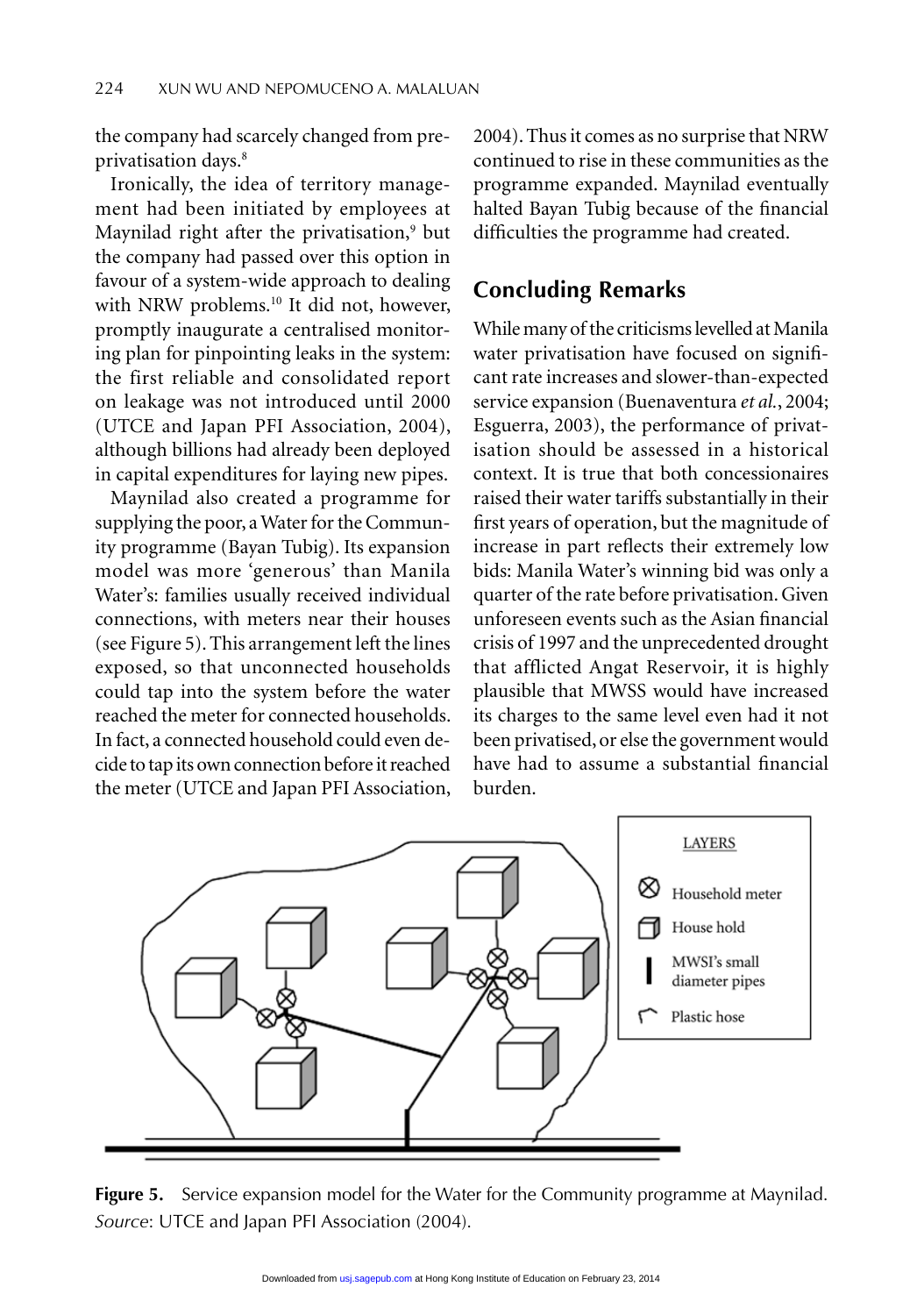Although the system expansion still falls short of what is specified in the concession contracts, the two concessions had increased connections by 30 per cent during their first five years of operation—a feat that MWSS would have taken 30 years to achieve on the basis of its historical performance. Impressively, much of that expansion occurred in economically distressed areas, directly benefiting the urban poor who had formerly relied on more expensive water supply alternatives.

Worker productivity increased significantly after privatisation. Consolidated figures for the two concessions show that number of staff per 1000 connections dropped from 9.4 in 1996 to 4.1 in 2003. Both concessionaires managed to resolve overemployment from pre-privatisation levels through early retirement programmes, with little or no social disruption in the corporate setting.

Our investigations show that generalised conclusions about water privatisation in Metro Manila should not be ventured without carefully differentiating between the two concessionaires. There are pluses and minuses in the external factors surrounding water privatisation in Manila, some of which are related to intellectual discourse beyond the scope of this essay; but Manila Water's more successful experience compared with Maynilad's suggests that studies focusing on external factors alone may be too limited. Water privatisation without improvements to management systems for the privatised utilities severely reduces the chance of success, even under favourable external conditions. On the other hand, Metro Manila's experience shows that innovative management practices in privatised water utilities can help to overcome obstacles introduced from the external environment.

Our analysis suggests that decisions regarding internal factors such as corporate governance, financial management and operations management were key factors in the divergent paths taken by the two concessionaires after

privatisation. First, while both concessionaires involved family conglomerates (Lopez and Ayala) and multinational companies (Suez, United Utilities and Bechtel), corporate governance practices differed considerably between the two from the outset. For example, Maynilad generally awarded management and technical consultancies to subsidiaries of its French (Suez) and Filipino (Benpres) partners. Such related-party transactions were partly responsible for internal conflicts reported between the two partners, but also led to higher costs for start-up and enhancement operations. Manila Water's trajectory, involving few dealings with related parties, avoided such problems.

Secondly, the concessionaires' different financial management practices were critical determinants of their success in the years following privatisation. In adjusting to the Asian financial crisis, Manila Water went for smaller loans at the beginning targeting operating efficiency and service improvement, and then gradually scaled up borrowing to produce a virtuous financing cycle of investment and efficiency improvement. Although this strategy deviated from Manila Water's contractual commitment to capital expenditure, it shielded the company through the turbulent years immediately following the crisis. Maynilad, by contrast, did not make similar adjustments and large capital investment without resulting operational efficiencies led to more accumulated financial losses that eventually bankrupted the company.

Thirdly, the concessionaires' relative success with water privatisation was linked to their attention to two critical factors that have seldom been managed well: the transformation of a public utility into a private company; and, management of public expectations about the services the utility is pledged to deliver. One key to Manila Water's overall success was that it catered its operations management towards these two considerations from the [very begin](http://usj.sagepub.com/)ning. Employees transferring from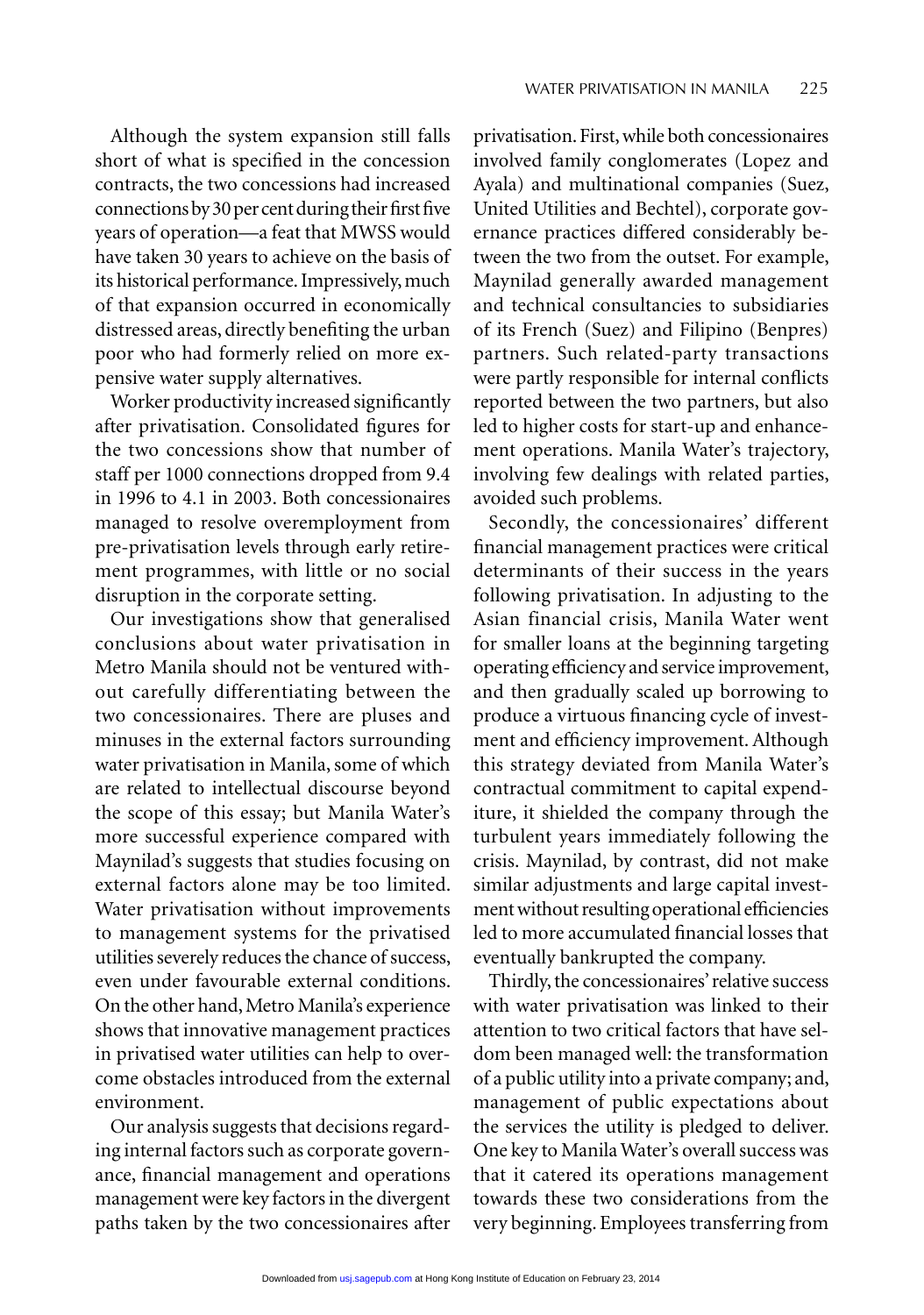MWSS were perceived as having valuable prior experience and were given training to adapt to the new privatised organisational culture and to its innovations, some of which, such as territory management, were designed to improve employee performance. Manila Water has also been sensitive to objections to water privatisation and has made concerted efforts to dispel such opposition through initiatives such as its Water for the Community programme. In comparison, Maynilad's approaches have been less well conceived. For example, management and employees imported from outside the pre-existing public company often had no experience of water supply utilities and lines installed in poor neighbourhoods were not designed to prevent unauthorised taps.

The results of our exploration of the effects of internal factors in water privatisation have several important policy implications. Analyses that ignore the importance of such internal factors may lead either to oversubscription to the general notion of privatisation or, conversely, to underestimation of its potential for water supply solutions. Privatisation will not automatically bring efficiency gains unless privatised companies can allocate substantial resources towards reorienting internal organisation and operations; but to reject privatisation outright, on the basis of 'inherent' incompatibility between the private sector and water business, may deprive the public of a valuable option.

Our emphasis on internal factors is not intended to imply that public policy cannot play an active role in shaping the outcome of privatisation. On the contrary, there are ample opportunities for governments and the regulatory agencies to influence private corporate decisions on internal factors through the bidding process, through regulatory actions and through asset ownership (in the case of concessions).

We also point out that the importance of internal factors to the quality of performance by water concessionaires in Metro Manila, the subject of our study here, offers some encouragement to municipalities struggling with failing public utilities and an unfavourable external environment for water privatisation. By learning from the best practices of privatised water utilities, public utilities can envision and achieve improvements in water services through internal restructuring within the public context. The current slowdown in privatisation does not mean that public water utilities should remain unchanged. Manila Water's successful tactics show that innovation in internal management, especially attention to performance incentives and rewards for experienced personnel, can help to close the gaps in water services to the urban poor.

## **Notes**

- 1. Pyramiding is defined as owning a majority of a stock of one corporation that in turn holds a majority of the stock of another, a process that can be repeated a number of times; cross-holding is defined as a company further down the chain of control having some shares in another company in the same business group (Claessens *et al.*, 2002).
- 2. Non-revenue water (NRW) refers to water that is not billed because of leakage through holes in the pipes, illegal connections or measurement problems due to faulty meters.
- 3. The concession fees were split 90:10 between Maynilad and Manila Water, reflecting the utilisation ratio of capital from MWSS' borrowings prior to the privatisation. It was expected that Manila Water (East Zone) would incur higher capital expenditure because it included new development areas where connections were yet to be installed. Few connections were envisioned for the West Zone (Fabella, 2006).
- 4. The heavier burden fell to Maynilad because of the 90:10 split in concession fees.
- 5. Interview with a senior manager in Maynilad, July 2006.
- 6. Interview with Mr Tony Aquino, CEO of [Manila](http://usj.sagepub.com/) Water, May 2006.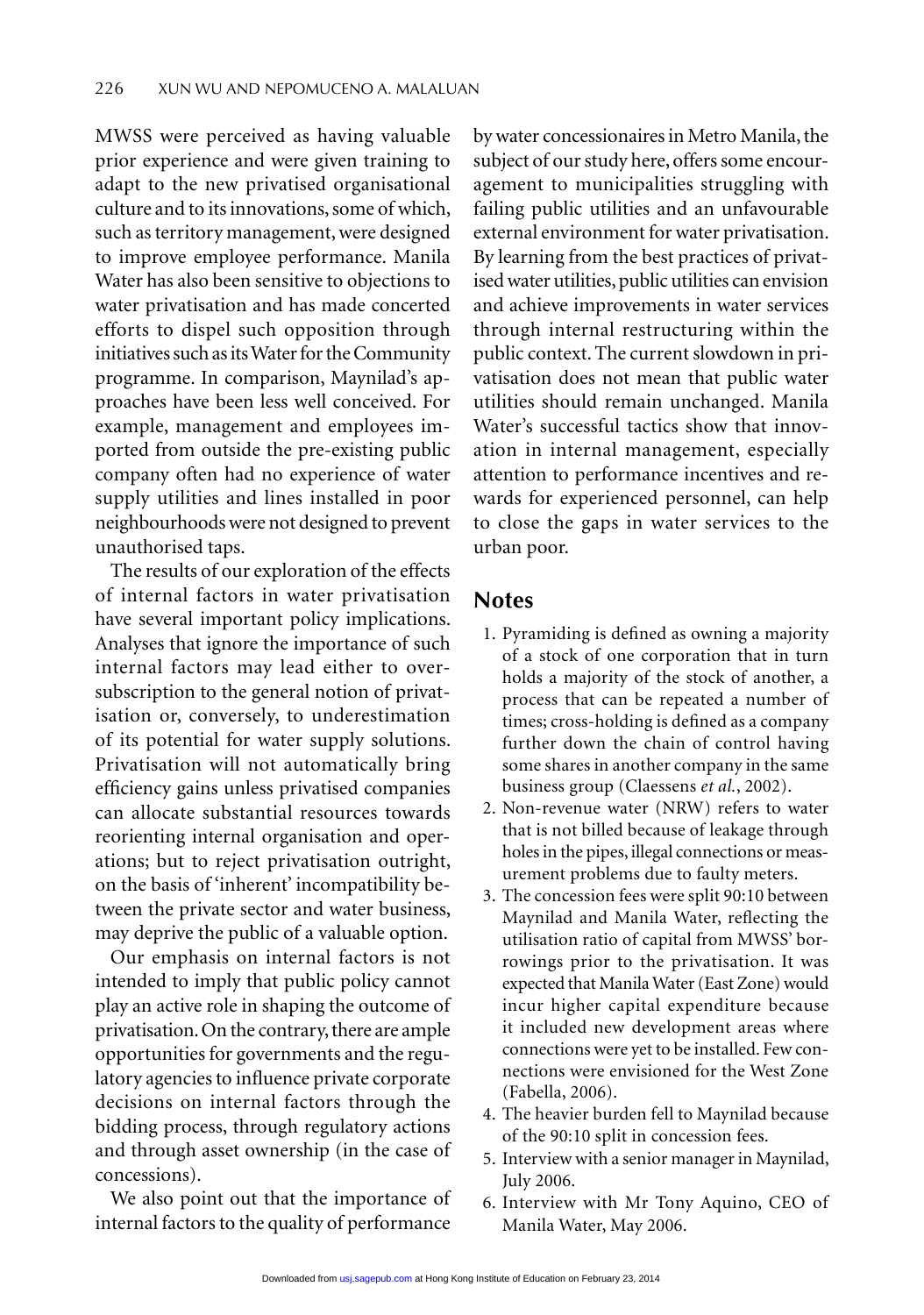- 7. Interview with a senior official in the MWSS Regulatory Office, July 2006.
- 8. Interview with Ms Macra Cruz, Deputy Administrator of MWSS, July 2006.
- 9. Interview with Mr Tony Aquino, CEO of Manila Water, May 2006.
- 10. Interview with a senior manager in Maynilad, July 2006.

# **References**

- Bamford, J. and Ernst, D. (2005) Governing joint ventures, *McKinsey on Finance*, 15(Spring), pp. 12–16.
- Beer, M. and Weldon, E. (2000a) *Manila Water Company (A)*. Harvard Business School Case 401-014, Harvard University, Cambridge, MA.
- Beer, M. and Weldon, E. (2000b) *Manila Water Company (B)*. Harvard Business School Case 401–015, Harvard University, Cambridge, MA.
- Birdsall, N. and Nellis, J. (2002) *Winners and losers: assessing the distributional impact of privatization*. Working Paper No. 6, Center for Global Development (http://www.cgdev.org/).
- Black, B., Kraakman, R. and Tarasova, A. (2000) Russian privatization and corporate governance: what went wrong?, *Stanford Law Review*, 52, pp. 1731–1808.
- Bosman, M. (2005) *Review of privatization of water and sanitation systems: the case of Greater Buenos Aires*. Unpublished manuscript.
- Brubaker, E. (2001) *The promise of privatization*. Energy Probe Research Foundation, Toronto, Ontario (http://www.environmentprobe.org/ enviroprobe/pubs/Ev548.htm) April.
- Buenaventura, M., Palattao, B. and Nacpil, L. (2004) *Debt, trade and the privatization of water services: the Philippine experience*. The Freedom from Debt Coalition, the Philippines.
- Chandra, M., Girard, R. and Puscas, D. (2005) *Corporate profi le: Suez*. Polaris Institute, Ottawa, Ontario.
- Chogull, C. and Chogull, M. (1996) *Towards sustainable infrastructure for low-income countries*, in: C. Pugh (Ed.) *Sustainability, the Environment and Urbanization*, pp. 83–103. London: Earthscan.
- Chotrani, R. (1999) Lessons from Philippines water privatization, *Asian Water*, July.
- Claessens, S., Djankov, S., Fan, J. P. H. and Lang, L. H. P. (2002) Disentangling the incentive and entrenchment effects of large shareholdings, *Journal of Finance*, 57, pp. 2741–2771.
- Crane, R. (1994) Water markets, market reform and the urban poor: results from Jakarta, Indonesia, *World Development*, 22(1), pp. 71–83.
- David, C. (2001) Private sector participation in water supply and sanitation: realizing social and environmental objectives in Manila, in: N. Johnstone and L. Wood (Eds) *Private Firms and Public Water*, pp. 117–158. Cheltenham: Edward Elgar.
- David, C. and Inocencio, A. (1998) *Understanding household demand and supply of water: the Metro Manila case*. Policy Note No. 96-04, Philippine Institute for Development Studies, Makati City.
- Diokno-Pascual, M. (2004) *Lessons from the Suez–Maynilad water venture*. Bantay Tubig. Unpublished manuscript.
- Dosi, C. and Easter, K. W. (2003) Market failure and role of markets and privatization in alleviating water scarcity, *International Journal of Public Administration*, 26(3), pp. 265–290.
- Dumol, M. (2000) *The Manila water concession: a key government offi cial's diary of the world's largest water privatization*. The World Bank, Washington, DC.
- Dyck, A. (2001) Privatization and corporate governance: principles, evidence, and future challenges, *The World Bank Research Observer*, 16(1), pp. 59–84.
- Esguerra, J. (2003) *The corporate muddle of Manila's water concessions: how the world's biggest and most successful privatization turned into a failure*. Water Aid and Institute for Popular Democracy. Unpublished manuscript.
- Esguerra, J. (2006) *Manila water privatization: universal service coverage after the crisis*. Unpublished manuscript.
- Estache, A. and Rossi, M. (2002) How different is the efficiency of public and private water companies in Asia?, *The World Bank Economic Review*, 16(1), pp. 139–148.
- Estache, A., Gomez-Lobo, A. and Leipziger, D. (2001) Utilities privatization and the poor: lessons and evidence from Latin America, *World Development*, 29(7), pp. 1179–1198.
- Fabella, R. (2006) *Shifting the boundary of the [state: the](http://usj.sagepub.com/) privatization and regulation of water*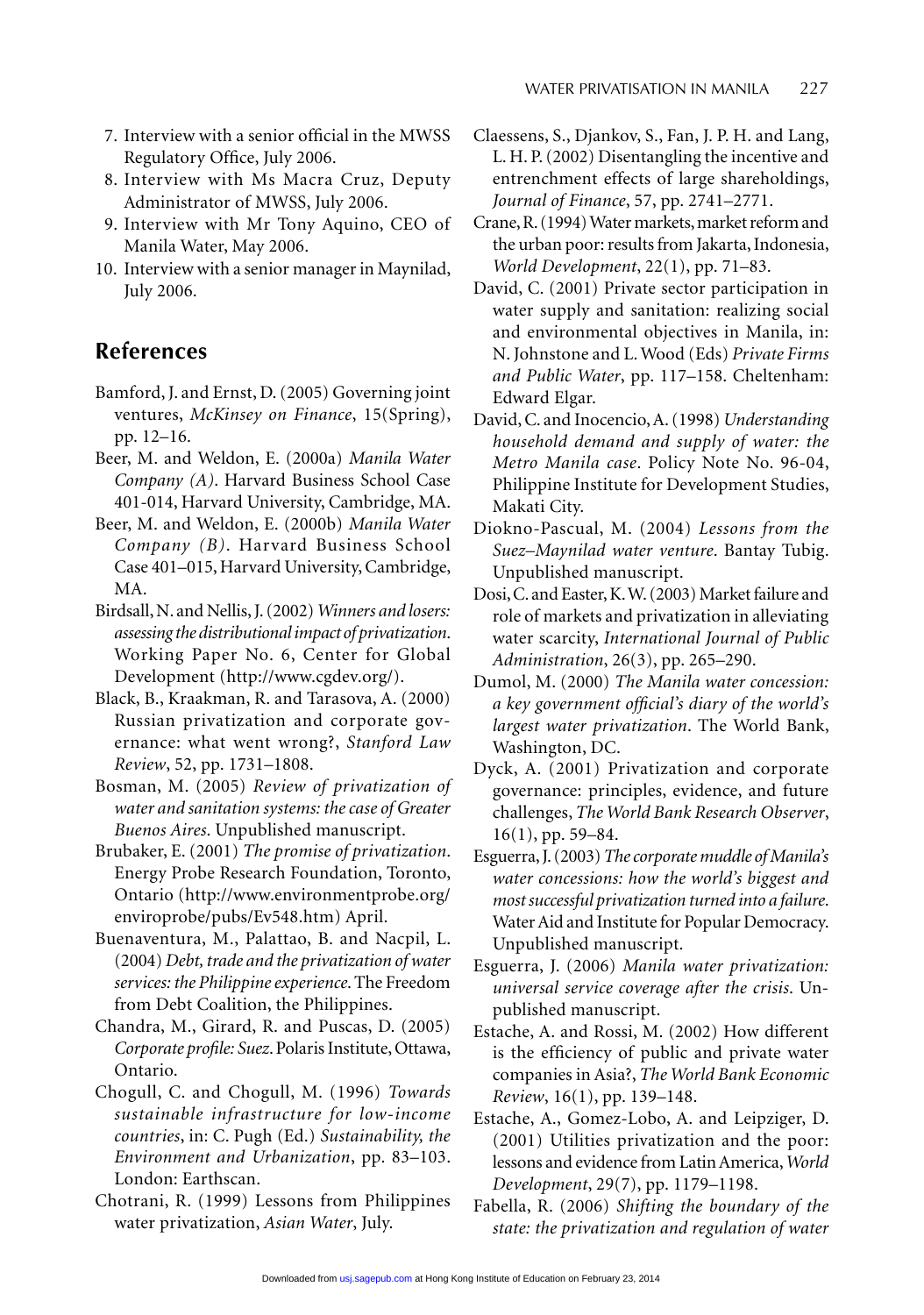*service in metropolitan Manila*. Working Paper, Center on Regulation and Competition, School of Economics, University of the Philippines.

- Galiani, S., Gertler, P. and Schargrodsky, E. (2005) Water for life: the impact of the privatization of water services on child mortality, *Journal of Political Economy*, 113, pp. 83–120.
- Gleick, P. (1999) The human right to water, *Water Policy*, 1(5), pp. 487–503.
- Gleick, P., Wolff, G., Chalecki, E. and Reyes, R. (2002) *The new economy of water: the risks and benefi ts of globalisation and privatisation of fresh water.* Pacific Institute, Oakland, CA.
- Gómez-Ibáñez, J., Lorrain, D. and Osius, M. (2004) *The future of private infrastructure*. Working paper, Kennedy School of Government, Harvard University.
- Haarmeyer, D. and Coy, D. (2002) An overview of private sector participation in the global and US water and wastewater sector, in: P. Seidenstat, D. Haarmeyer and S. Hakim (Eds) *Reinventing Water and Wastewater Systems: Global Lessons for Improving Water Management*, pp. 7–27. New York: John Wiley & Sons.
- Haarmeyer, D. and Mody, A. (1997) *Tapping the private sector: approaches to managing risk in water and sanitation*. Project Finance and Guarantees Department, The World Bank, Washington, DC.
- Hall, D., Corral, V., Lobina, E. and Motte, R. de la (2004) *Water privatization and restructuring in Asia-Pacific*. Report for Public Service International Research Unit, Greenwich, London.
- Hall, D., Lobina, E. and Motte, R. de la (2005) Public resistance to privatization in water and energy, *Development in Practice*, 15(3/4), pp. 286–301.
- Harris, C., Hodges, J., Schur, M. and Shukla, P. (2003) *Infrastructure projects: a review of canceled private projects*. Public Policy for the Private Sector Note 252, The World Bank, Washington, DC.
- Hewett, P. and Montgomery, M. (2001) *Poverty and public services in developing-country cities*. Working Paper No. 154, Policy Research Division, Population Council, New York.
- Johnstone, N., Hearne, R. and Wood, L. (2001) Regulation of social and environmental concerns with increased private sector participation in the provision of water and sanitation, in:

N. Johnstone and L. Wood (Eds) *Private Firms and Public Water*, pp. 21–44. Cheltenham: Edward Elgar.

- Kessides, I. (2004) *Reforming infrastructure: privatization, regulation and competition*. Policy Research Report, World Bank, Washington, DC.
- Kirkpatrick, C., Parker, D. and Zhang, Y. F. (2004) An empirical analysis of state and privatesector provision of water services in Africa, *The World Bank Economic Review*, 20(1), pp. 143–163.
- Landingin, R. (2003) *Loaves, fishes and dirty dishes: Manila's privatized water can't handle the pressure*. International Consortium of Investigative Journalists, Center for Public Integrity, Washington, DC.
- Manila Water (2005) *Manila Water annual report*.
- Marvin, S. and Laurie, N. (1999) An emerging logic of urban water management, Cochabamba, Bolivia, *Urban Studies*, 36(2), pp. 341–357.
- McIntosh, A. (2003) *Asian Water Supplies: Reaching the Urban Poor*. Manila: Asian Development Bank.
- McIntosh, A. and Yniguez, C. (Eds) (1997) *Second Water Utilities Data Book: Asian and Pacific Region*. Manila: Asian Development Bank.
- Nestor, S. (2005) Falling between the cracks: privatisation and corporate governance in the European telecom industry, *Corporate Governance*, 13(2), pp. 137–155.
- OECD (Organisation for Economic Co-operation and Development) (1999) *OECD principles of corporate governance* (http://www.oecd.org/ dataoecd/32/18/31557724.pdf).
- Ogden, S. and Clarke, J. (2005) Customer disclosures, impression management and the construction of legitimacy: corporate reports in the UK privatized water industry, *Accounting Auditing and Accountability Journal*, 18(3), pp. 313–345.
- Ozkaya, M. and Askari, H. (1999) Management of newly privatized companies: its importance and how little we know, *World Development*, 27, pp. 1097–1114.
- Rivera, C. jr (2004) *The experience of the Manila Water Company under the MWSS privatization*. Paper presented at the *Regional Conference on Universality of Infrastructure Services: Financing, Delivery, Legal and Regulatory Issues*, India [Habitat C](http://usj.sagepub.com/)entre, New Delhi.